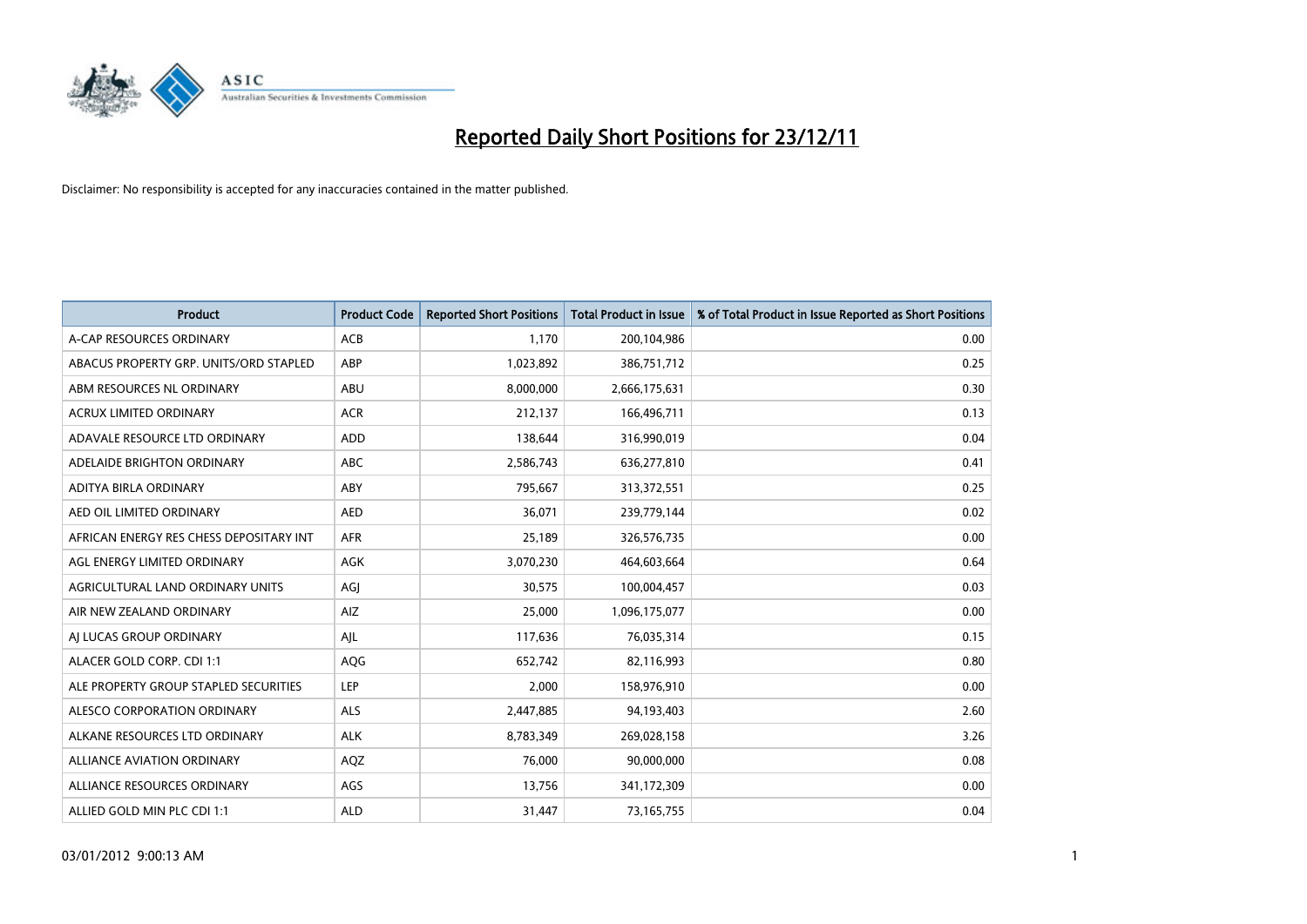

| <b>Product</b>                         | <b>Product Code</b> | <b>Reported Short Positions</b> | Total Product in Issue | % of Total Product in Issue Reported as Short Positions |
|----------------------------------------|---------------------|---------------------------------|------------------------|---------------------------------------------------------|
| ALLIED HEALTH LTD ORDINARY             | AHZ                 | 134.528                         | 656,382,383            | 0.02                                                    |
| ALTONA MINING LTD ORDINARY             | <b>AOH</b>          | 1,006,859                       | 518,687,704            | 0.20                                                    |
| ALUMINA LIMITED ORDINARY               | <b>AWC</b>          | 35,951,418                      | 2,440,196,187          | 1.48                                                    |
| AMADEUS ENERGY ORDINARY                | AMU                 | 454.000                         | 274,786,018            | 0.17                                                    |
| AMALGAMATED HOLDINGS ORDINARY          | AHD                 | 21,221                          | 157,533,146            | 0.01                                                    |
| AMCOR LIMITED ORDINARY                 | <b>AMC</b>          | 4,803,610                       | 1,213,746,007          | 0.38                                                    |
| AMP LIMITED ORDINARY                   | AMP                 | 8,867,627                       | 2,854,672,784          | 0.32                                                    |
| AMPELLA MINING ORDINARY                | <b>AMX</b>          | 502,126                         | 205,985,108            | 0.25                                                    |
| ANGLOGOLD ASHANTI CDI 5:1              | AGG                 | 1,000                           | 89,207,765             | 0.00                                                    |
| ANSELL LIMITED ORDINARY                | <b>ANN</b>          | 2,510,538                       | 130,656,668            | 1.91                                                    |
| ANTARES ENERGY LTD ORDINARY            | <b>AZZ</b>          | 125,777                         | 262,924,559            | 0.04                                                    |
| ANZ BANKING GRP LTD ORDINARY           | ANZ                 | 14,381,517                      | 2,678,835,014          | 0.51                                                    |
| APA GROUP STAPLED SECURITIES           | <b>APA</b>          | 8,805,584                       | 639,334,625            | 1.36                                                    |
| APEX MINERALS NL ORDINARY              | <b>AXM</b>          | 885,146                         | 5,550,243,713          | 0.02                                                    |
| APN EUROPEAN RETAIL UNITS STAPLED SEC. | AEZ                 | 11,832                          | 544,910,660            | 0.00                                                    |
| APN NEWS & MEDIA ORDINARY              | <b>APN</b>          | 25,297,739                      | 630,211,415            | 4.01                                                    |
| AQUARIUS PLATINUM. ORDINARY            | <b>AOP</b>          | 3,007,819                       | 470,312,578            | 0.63                                                    |
| AQUILA RESOURCES BONUS DEFERRED        | AQABB               | 134,171                         | 37,436,849             | 0.35                                                    |
| AQUILA RESOURCES ORDINARY              | <b>AQA</b>          | 6,724,446                       | 374,368,499            | 1.75                                                    |
| ARAFURA RESOURCE LTD ORDINARY          | <b>ARU</b>          | 11,937,493                      | 367,980,342            | 3.22                                                    |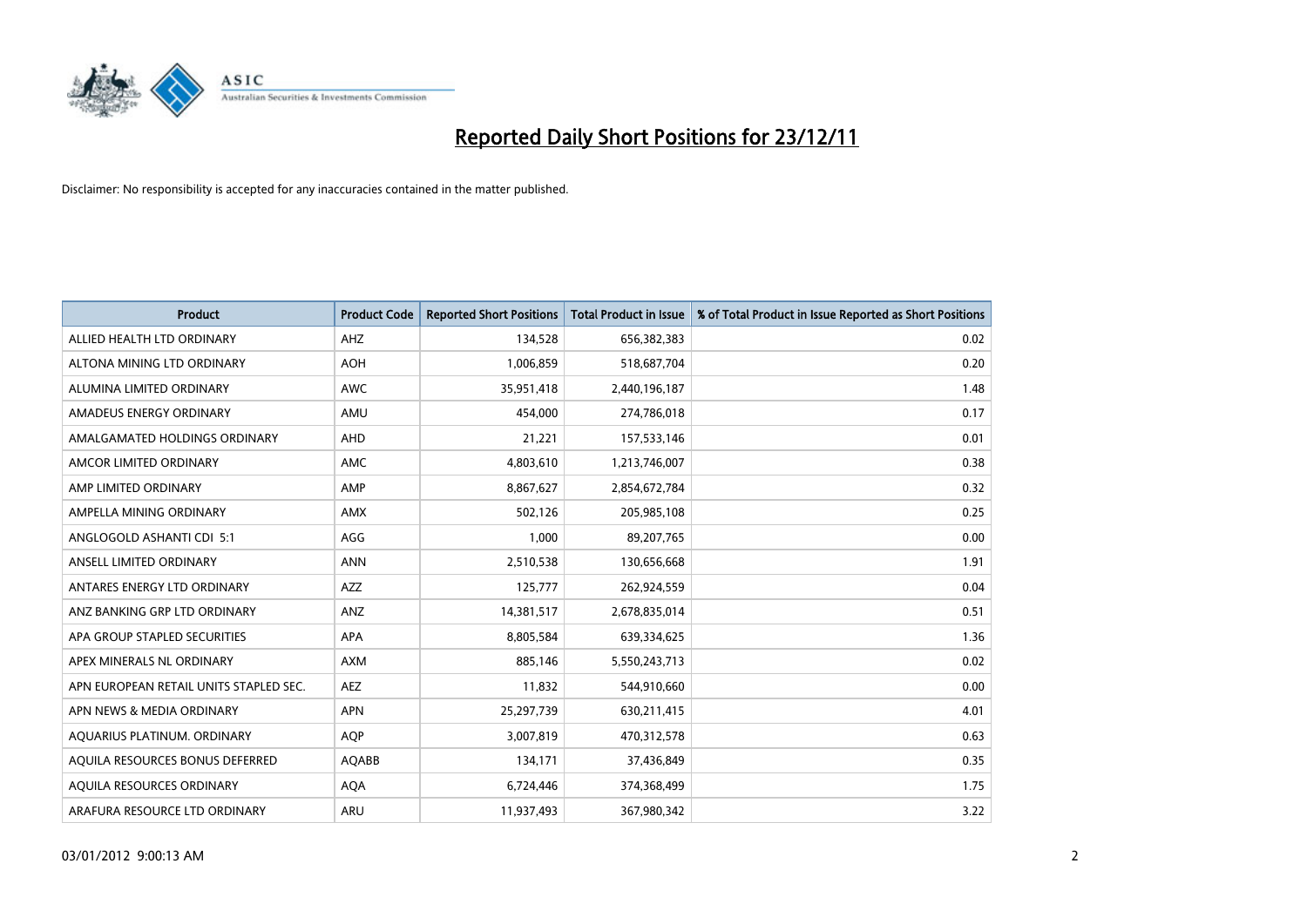

| <b>Product</b>                          | <b>Product Code</b> | <b>Reported Short Positions</b> | <b>Total Product in Issue</b> | % of Total Product in Issue Reported as Short Positions |
|-----------------------------------------|---------------------|---------------------------------|-------------------------------|---------------------------------------------------------|
| ARB CORPORATION ORDINARY                | ARP                 | 13,823                          | 72,481,302                    | 0.01                                                    |
| ARDENT LEISURE GROUP STAPLED SECURITIES | AAD                 | 389,368                         | 324,236,390                   | 0.12                                                    |
| ARISTOCRAT LEISURE ORDINARY             | <b>ALL</b>          | 16,526,004                      | 543,181,024                   | 3.07                                                    |
| ASCIANO LIMITED ORDINARY                | <b>AIO</b>          | 6,887,712                       | 975,385,664                   | 0.69                                                    |
| ASG GROUP LIMITED ORDINARY              | <b>ASZ</b>          | 88,423                          | 171,456,889                   | 0.05                                                    |
| ASPEN GROUP ORD/UNITS STAPLED           | <b>APZ</b>          | 1,006,667                       | 591,084,183                   | 0.17                                                    |
| ASPIRE MINING LTD ORDINARY              | AKM                 | 402,001                         | 620,594,556                   | 0.07                                                    |
| <b>ASTON RES LTD ORDINARY</b>           | <b>AZT</b>          | 741,465                         | 204,668,861                   | 0.36                                                    |
| ASTRO JAP PROP GROUP STAPLED SECURITIES | AIA                 | 22,295                          | 58,445,002                    | 0.03                                                    |
| ASX LIMITED ORDINARY                    | <b>ASX</b>          | 2,194,351                       | 175,136,729                   | 1.26                                                    |
| ATLAS IRON LIMITED ORDINARY             | <b>AGO</b>          | 14,070,001                      | 894,684,560                   | 1.56                                                    |
| <b>AURORA OIL &amp; GAS ORDINARY</b>    | <b>AUT</b>          | 11,340,212                      | 411,655,343                   | 2.74                                                    |
| AUSDRILL LIMITED ORDINARY               | ASL                 | 122,219                         | 303,188,155                   | 0.03                                                    |
| AUSENCO LIMITED ORDINARY                | AAX                 | 1,393,205                       | 123,258,843                   | 1.12                                                    |
| <b>AUSTAL LIMITED ORDINARY</b>          | ASB                 | 176,894                         | 188,069,638                   | 0.09                                                    |
| AUSTAR UNITED ORDINARY                  | <b>AUN</b>          | 2,808,133                       | 1,271,505,737                 | 0.21                                                    |
| AUSTBROKERS HOLDINGS ORDINARY           | <b>AUB</b>          | 2                               | 55,545,576                    | 0.00                                                    |
| AUSTIN ENGINEERING ORDINARY             | ANG                 | 47,989                          | 72,314,403                    | 0.06                                                    |
| <b>AUSTRALAND ASSETS ASSETS</b>         | AAZPB               | 1,168                           | 2,750,000                     | 0.04                                                    |
| AUSTRALAND PROPERTY STAPLED SECURITY    | <b>ALZ</b>          | 616,311                         | 576,846,597                   | 0.10                                                    |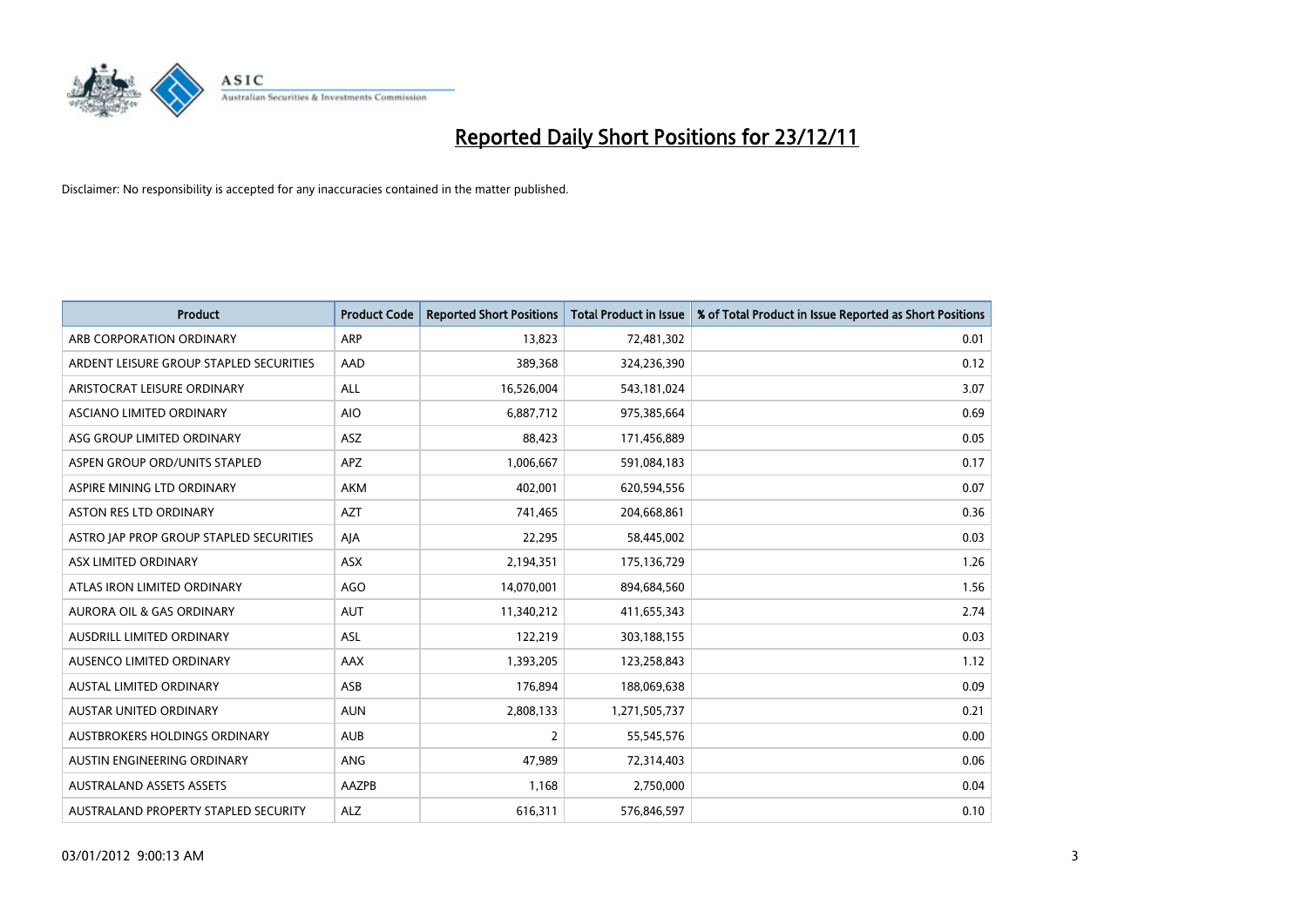

| <b>Product</b>                       | <b>Product Code</b> | <b>Reported Short Positions</b> | <b>Total Product in Issue</b> | % of Total Product in Issue Reported as Short Positions |
|--------------------------------------|---------------------|---------------------------------|-------------------------------|---------------------------------------------------------|
| AUSTRALIAN AGRICULT, ORDINARY        | <b>AAC</b>          | 856,247                         | 312,892,824                   | 0.26                                                    |
| <b>AUSTRALIAN EDUCATION UNITS</b>    | <b>AEU</b>          | 625,000                         | 175,465,397                   | 0.36                                                    |
| AUSTRALIAN INFRASTR, UNITS/ORDINARY  | <b>AIX</b>          | 11,934,620                      | 620,733,944                   | 1.92                                                    |
| AUSTRALIAN MINES LTD ORDINARY        | <b>AUZ</b>          | 1,400,000                       | 636,910,317                   | 0.22                                                    |
| AUSTRALIAN PHARM, ORDINARY           | API                 | 695,790                         | 488,115,883                   | 0.14                                                    |
| AUTOMOTIVE HOLDINGS ORDINARY         | <b>AHE</b>          | 996                             | 260,579,682                   | 0.00                                                    |
| AVEXA LIMITED ORDINARY               | <b>AVX</b>          | 243,657                         | 847,688,779                   | 0.03                                                    |
| AWE LIMITED ORDINARY                 | <b>AWE</b>          | 2,097,997                       | 521,871,941                   | 0.39                                                    |
| AZUMAH RESOURCES ORDINARY            | <b>AZM</b>          | 64,502                          | 282,020,356                   | 0.02                                                    |
| <b>BANDANNA ENERGY ORDINARY</b>      | <b>BND</b>          | 1,573,289                       | 528,481,199                   | 0.28                                                    |
| BANK OF QUEENSLAND. ORDINARY         | <b>BOQ</b>          | 10,512,059                      | 225,369,547                   | 4.69                                                    |
| <b>BANNERMAN RESOURCES ORDINARY</b>  | <b>BMN</b>          | 122,902                         | 272,366,404                   | 0.05                                                    |
| <b>BASE RES LIMITED ORDINARY</b>     | <b>BSE</b>          | 273,211                         | 460,440,029                   | 0.06                                                    |
| <b>BATHURST RESOURCES ORDINARY</b>   | <b>BTU</b>          | 14,304,468                      | 689,447,997                   | 2.07                                                    |
| <b>BAUXITE RESOURCE LTD ORDINARY</b> | <b>BAU</b>          | 14,000                          | 235,379,896                   | 0.01                                                    |
| <b>BC IRON LIMITED ORDINARY</b>      | <b>BCI</b>          | 384,302                         | 95,311,000                    | 0.40                                                    |
| BEACH ENERGY LIMITED ORDINARY        | <b>BPT</b>          | 6,069,348                       | 1,107,635,932                 | 0.56                                                    |
| BEADELL RESOURCE LTD ORDINARY        | <b>BDR</b>          | 3,772,334                       | 657,906,946                   | 0.57                                                    |
| BENDIGO AND ADELAIDE ORDINARY        | <b>BEN</b>          | 5,564,322                       | 365,831,662                   | 1.51                                                    |
| BERKELEY RESOURCES ORDINARY          | <b>BKY</b>          | 203,722                         | 174,298,273                   | 0.12                                                    |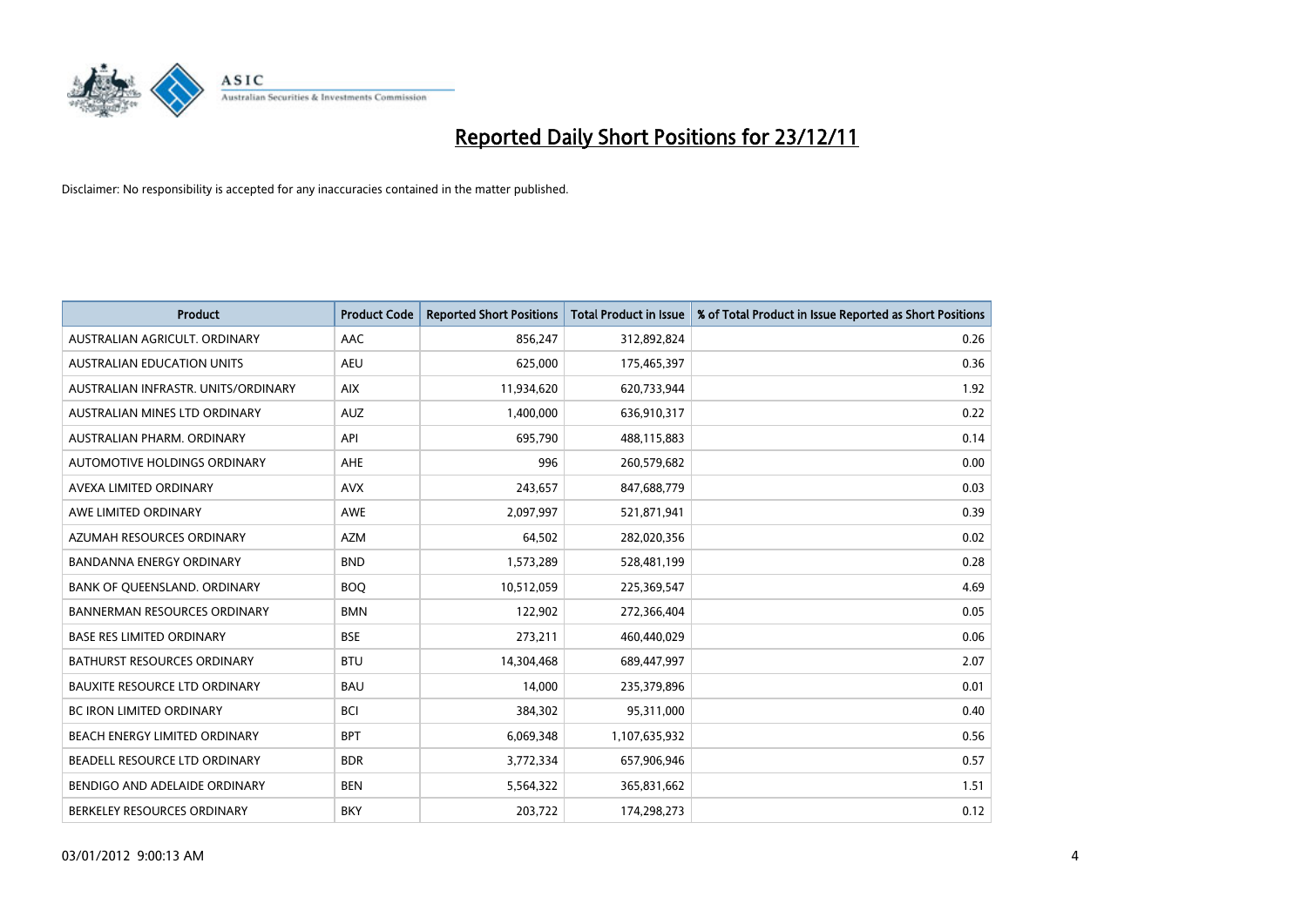

| <b>Product</b>                       | <b>Product Code</b> | <b>Reported Short Positions</b> | <b>Total Product in Issue</b> | % of Total Product in Issue Reported as Short Positions |
|--------------------------------------|---------------------|---------------------------------|-------------------------------|---------------------------------------------------------|
| BETASHARES ASX RES ETF UNITS         | <b>ORE</b>          | 88,220                          | 4,219,665                     | 2.09                                                    |
| <b>BHP BILLITON LIMITED ORDINARY</b> | <b>BHP</b>          | 30,167,837                      | 3,211,691,105                 | 0.91                                                    |
| <b>BILLABONG ORDINARY</b>            | <b>BBG</b>          | 25,646,793                      | 255,102,103                   | 10.04                                                   |
| <b>BIONOMICS LIMITED ORDINARY</b>    | <b>BNO</b>          | 4,513                           | 344,781,779                   | 0.00                                                    |
| <b>BIOTA HOLDINGS ORDINARY</b>       | <b>BTA</b>          | 1,507,641                       | 181,703,711                   | 0.82                                                    |
| <b>BISALLOY STEEL ORDINARY</b>       | <b>BIS</b>          | 84,480                          | 216,455,965                   | 0.04                                                    |
| BKI INVESTMENT LTD ORDINARY          | BKI                 | 508                             | 425,549,573                   | 0.00                                                    |
| <b>BLACKTHORN RESOURCES ORDINARY</b> | <b>BTR</b>          | 35,848                          | 122,918,000                   | 0.03                                                    |
| BLUESCOPE STEEL LTD ORDINARY         | <b>BSL</b>          | 99,718,345                      | 2,700,192,934                 | 3.67                                                    |
| <b>BOART LONGYEAR ORDINARY</b>       | <b>BLY</b>          | 3,339,013                       | 461,163,412                   | 0.72                                                    |
| <b>BOOM LOGISTICS ORDINARY</b>       | <b>BOL</b>          | 352,810                         | 468,663,585                   | 0.07                                                    |
| BORAL LIMITED, ORDINARY              | <b>BLD</b>          | 30,369,518                      | 744,729,957                   | 4.07                                                    |
| BOTSWANA METALS LTD ORDINARY         | <b>BML</b>          | 7,000                           | 143,717,013                   | 0.00                                                    |
| <b>BOW ENERGY LIMITED ORDINARY</b>   | <b>BOW</b>          | 94,089                          | 361,926,672                   | 0.03                                                    |
| <b>BRADKEN LIMITED ORDINARY</b>      | <b>BKN</b>          | 2,332,000                       | 166,624,800                   | 1.40                                                    |
| <b>BRAMBLES LIMITED ORDINARY</b>     | <b>BXB</b>          | 12,801,925                      | 1,480,328,057                 | 0.84                                                    |
| <b>BREVILLE GROUP LTD ORDINARY</b>   | <b>BRG</b>          | 2,739                           | 130,095,322                   | 0.00                                                    |
| <b>BRICKWORKS LIMITED ORDINARY</b>   | <b>BKW</b>          | 57,318                          | 147,567,333                   | 0.04                                                    |
| <b>BROCKMAN RESOURCES ORDINARY</b>   | <b>BRM</b>          | 113,267                         | 144,803,151                   | 0.07                                                    |
| BT INVESTMENT MNGMNT ORDINARY        | <b>BTT</b>          | 1,128,959                       | 267,906,977                   | 0.42                                                    |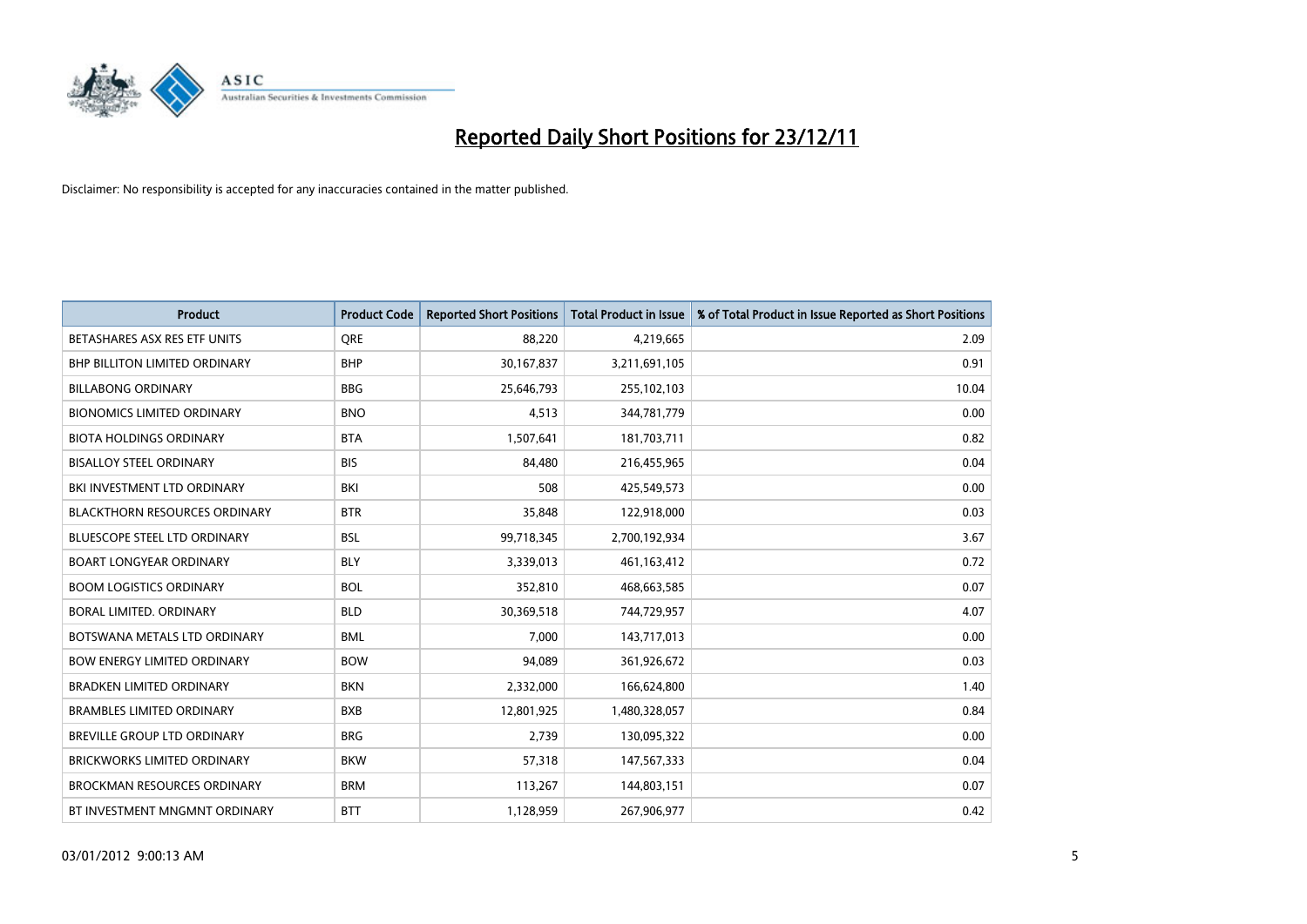

| <b>Product</b>                             | <b>Product Code</b> | <b>Reported Short Positions</b> | <b>Total Product in Issue</b> | % of Total Product in Issue Reported as Short Positions |
|--------------------------------------------|---------------------|---------------------------------|-------------------------------|---------------------------------------------------------|
| <b>BURU ENERGY ORDINARY</b>                | <b>BRU</b>          | 5,589,068                       | 214,625,477                   | 2.60                                                    |
| <b>BWP TRUST ORDINARY UNITS</b>            | <b>BWP</b>          | 363,907                         | 520,012,793                   | 0.08                                                    |
| CABCHARGE AUSTRALIA ORDINARY               | CAB                 | 542,607                         | 120,437,014                   | 0.45                                                    |
| CALTEX AUSTRALIA ORDINARY                  | <b>CTX</b>          | 6,468,587                       | 270,000,000                   | 2.40                                                    |
| <b>CAMPBELL BROTHERS ORDINARY</b>          | <b>CPB</b>          | 673,385                         | 67,503,411                    | 1.01                                                    |
| CAPE LAMBERT RES LTD ORDINARY              | <b>CFE</b>          | 794,172                         | 688,108,792                   | 0.12                                                    |
| CARABELLA RES LTD ORDINARY                 | <b>CLR</b>          | 11,638                          | 123,101,882                   | 0.01                                                    |
| <b>CARBON ENERGY ORDINARY</b>              | <b>CNX</b>          | 414,774                         | 768,126,960                   | 0.05                                                    |
| CARDNO LIMITED ORDINARY                    | CDD                 | 4,660                           | 112,883,692                   | 0.00                                                    |
| CARNARVON PETROLEUM ORDINARY               | <b>CVN</b>          | 1,848,911                       | 693,320,634                   | 0.27                                                    |
| CARNEGIE WAVE ENERGY ORDINARY              | <b>CWE</b>          | 83,000                          | 901,487,627                   | 0.01                                                    |
| <b>CARPATHIAN RESOURCES ORDINARY</b>       | <b>CPN</b>          | 75,000                          | 304,535,101                   | 0.02                                                    |
| CARPENTARIA EXP. LTD ORDINARY              | CAP                 | 9,777                           | 98,991,301                    | 0.01                                                    |
| CARSALES.COM LTD ORDINARY                  | <b>CRZ</b>          | 12,961,920                      | 233,114,223                   | 5.57                                                    |
| <b>CASH CONVERTERS ORDINARY</b>            | CCV                 | 55,296                          | 379,761,025                   | 0.01                                                    |
| <b>CASPIAN OIL &amp; GAS ORDINARY</b>      | CIG                 | 50,000                          | 1,331,500,513                 | 0.00                                                    |
| <b>CELLNET GROUP ORDINARY</b>              | <b>CLT</b>          | 1,342                           | 60,978,107                    | 0.00                                                    |
| CENTRAL PETROLEUM ORDINARY                 | <b>CTP</b>          | 11,455                          | 1,073,304,842                 | 0.00                                                    |
| <b>CENTRO PROPERTIES UNITS/ORD STAPLED</b> | <b>CNP</b>          | 2,537                           | 972,414,514                   | 0.00                                                    |
| CENTRO RETAIL AUST ORD/UNIT STAPLED SEC    | <b>CRF</b>          | 120.603                         | 1,340,723,189                 | 0.01                                                    |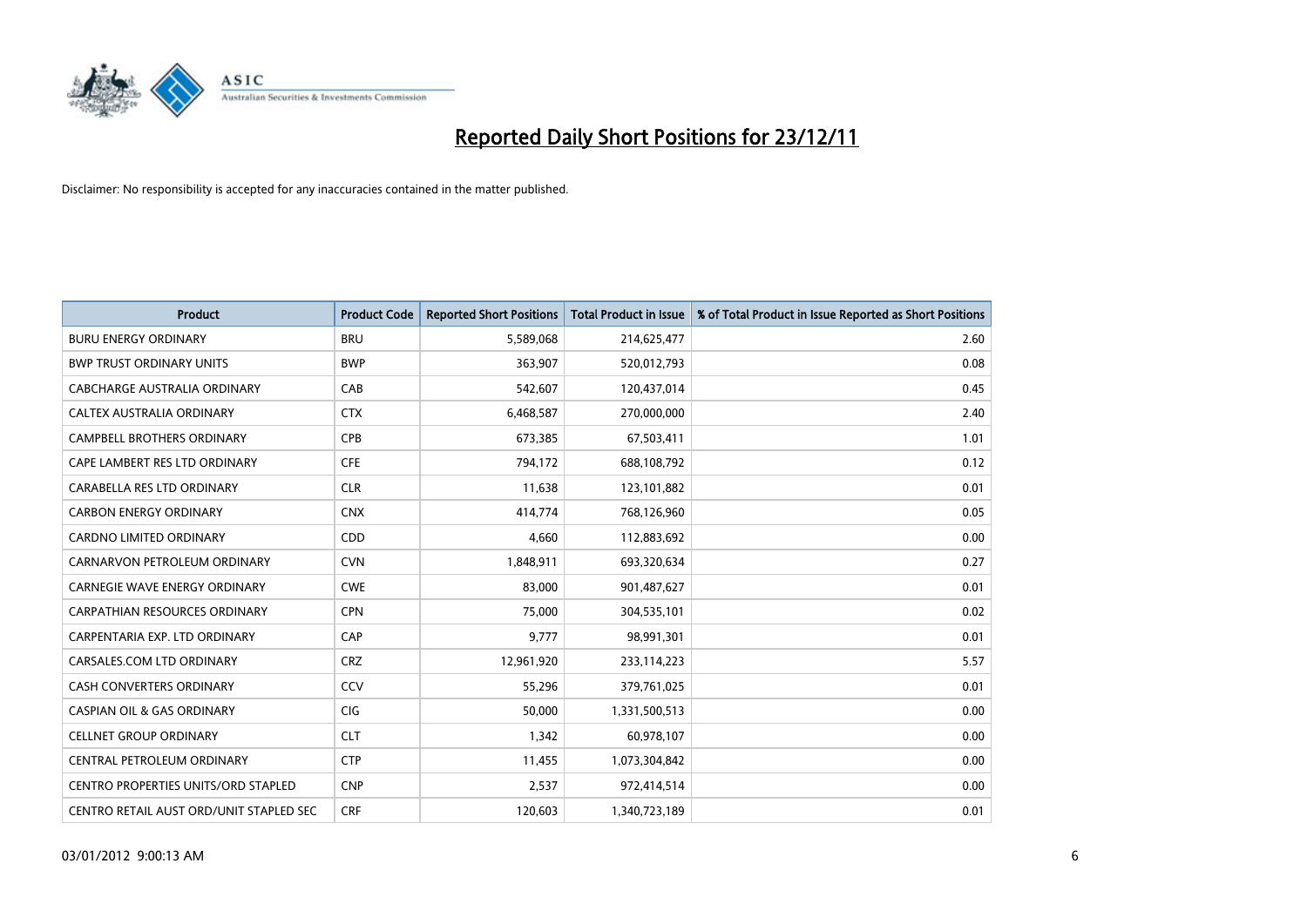

| <b>Product</b>                           | <b>Product Code</b> | <b>Reported Short Positions</b> | <b>Total Product in Issue</b> | % of Total Product in Issue Reported as Short Positions |
|------------------------------------------|---------------------|---------------------------------|-------------------------------|---------------------------------------------------------|
| CENTRO RETAIL GROUP STAPLED SECURITIES   | <b>CER</b>          | 452,940                         | 2,286,399,424                 | 0.02                                                    |
| <b>CERAMIC FUEL CELLS ORDINARY</b>       | <b>CFU</b>          | 361,878                         | 1,366,298,863                 | 0.03                                                    |
| <b>CFS RETAIL PROPERTY UNITS</b>         | <b>CFX</b>          | 104,764,304                     | 2,839,591,911                 | 3.68                                                    |
| CGA MINING LIMITED ORDINARY              | <b>CGX</b>          | 6,396                           | 333,475,726                   | 0.00                                                    |
| <b>CHALICE GOLD MINES ORDINARY</b>       | <b>CHN</b>          | 200                             | 250,030,886                   | 0.00                                                    |
| <b>CHALLENGER DIV.PRO. STAPLED UNITS</b> | <b>CDI</b>          | 96,520                          | 883,903,667                   | 0.00                                                    |
| <b>CHALLENGER INFRAST, STAPLED UNITS</b> | <b>CIF</b>          | 45,571                          | 316,223,785                   | 0.01                                                    |
| <b>CHALLENGER LIMITED ORDINARY</b>       | <b>CGF</b>          | 5,631,243                       | 552,513,723                   | 1.02                                                    |
| CHANDLER MACLEOD LTD ORDINARY            | <b>CMG</b>          | 11,970                          | 466,466,720                   | 0.00                                                    |
| CHARTER HALL GROUP STAPLED US PROHIBIT.  | CHC                 | 266,194                         | 308,040,283                   | 0.09                                                    |
| <b>CHARTER HALL OFFICE UNIT</b>          | COO                 | 6,565,233                       | 493,319,730                   | 1.33                                                    |
| <b>CHARTER HALL RETAIL UNITS</b>         | <b>CQR</b>          | 1,813,925                       | 299,628,571                   | 0.60                                                    |
| <b>CHORUS LIMITED ORDINARY</b>           | CNU                 | 1,425,351                       | 385,082,123                   | 0.36                                                    |
| CITIGOLD CORP LTD ORDINARY               | <b>CTO</b>          | 227,348                         | 1,105,078,301                 | 0.02                                                    |
| <b>CLOUGH LIMITED ORDINARY</b>           | <b>CLO</b>          | 121,947                         | 769,416,269                   | 0.02                                                    |
| COAL OF AFRICA LTD ORDINARY              | <b>CZA</b>          | 161,199                         | 662,284,573                   | 0.02                                                    |
| <b>COALSPUR MINES LTD ORDINARY</b>       | <b>CPL</b>          | 887,177                         | 579,768,744                   | 0.15                                                    |
| COBAR CONSOLIDATED ORDINARY              | CCU                 | 9,006                           | 205,783,037                   | 0.00                                                    |
| COCA-COLA AMATIL ORDINARY                | <b>CCL</b>          | 8,584,177                       | 759,567,552                   | 1.11                                                    |
| <b>COCHLEAR LIMITED ORDINARY</b>         | <b>COH</b>          | 2,625,237                       | 56,902,433                    | 4.60                                                    |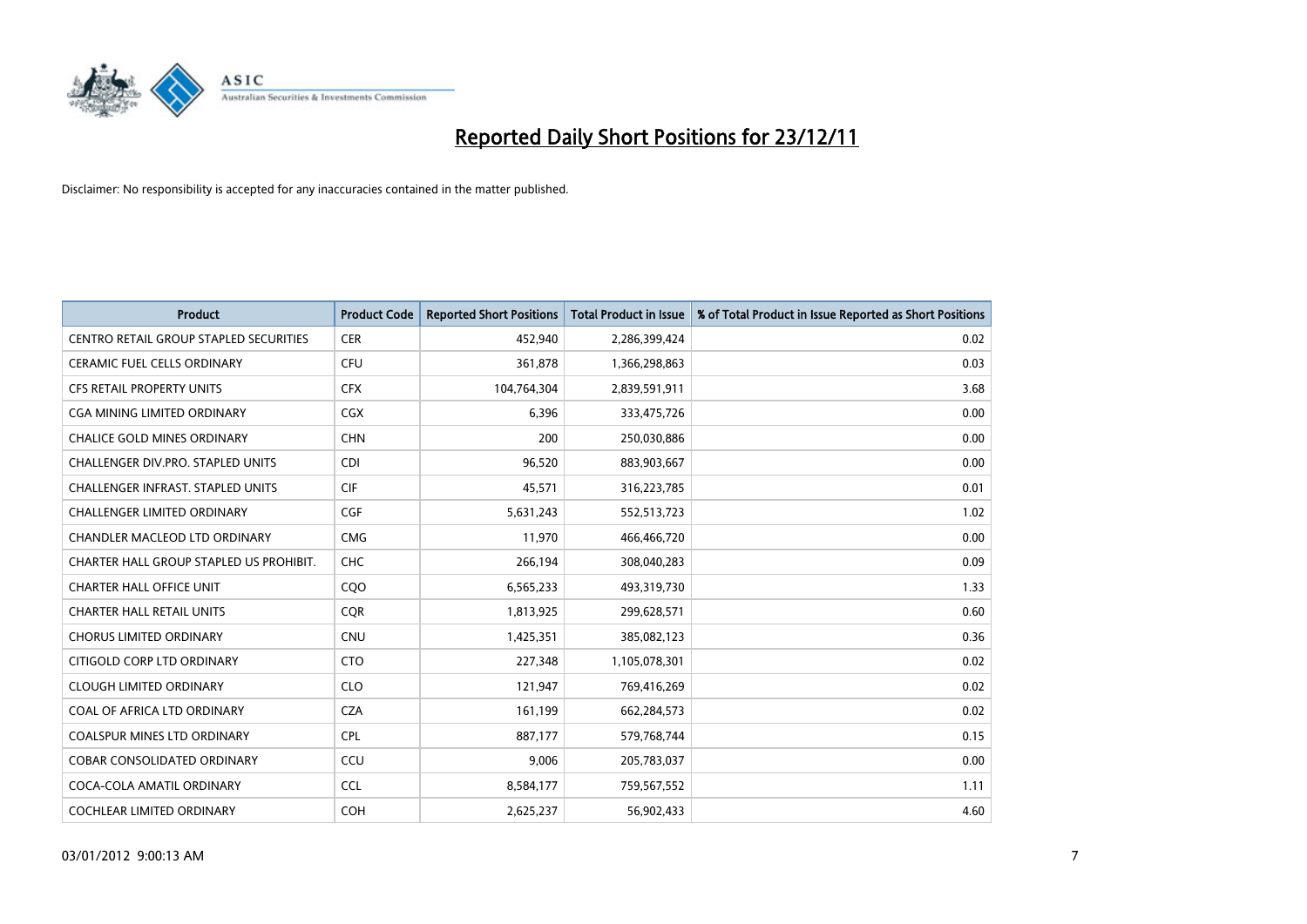

| <b>Product</b>                          | <b>Product Code</b> | <b>Reported Short Positions</b> | <b>Total Product in Issue</b> | % of Total Product in Issue Reported as Short Positions |
|-----------------------------------------|---------------------|---------------------------------|-------------------------------|---------------------------------------------------------|
| <b>COCKATOO COAL ORDINARY</b>           | <b>COK</b>          | 6,909,420                       | 1,016,196,908                 | 0.67                                                    |
| <b>COFFEY INTERNATIONAL ORDINARY</b>    | <b>COF</b>          | 14,412                          | 239,260,027                   | 0.00                                                    |
| COKAL LTD ORDINARY                      | <b>CKA</b>          | 406,383                         | 173,845,134                   | 0.24                                                    |
| COMMONWEALTH BANK, ORDINARY             | <b>CBA</b>          | 21,705,888                      | 1,581,280,593                 | 1.35                                                    |
| <b>COMMONWEALTH PROP ORDINARY UNITS</b> | <b>CPA</b>          | 21,782,069                      | 2,458,123,552                 | 0.89                                                    |
| <b>COMPASS RESOURCES ORDINARY</b>       | <b>CMR</b>          | 115,000                         | 1,403,744,100                 | 0.00                                                    |
| <b>COMPUTERSHARE LTD ORDINARY</b>       | CPU                 | 7,495,222                       | 555,664,059                   | 1.33                                                    |
| CONSOLIDATED MEDIA. ORDINARY            | <b>CMI</b>          | 290,558                         | 561,834,996                   | 0.04                                                    |
| CONTANGO MICROCAP ORDINARY              | <b>CTN</b>          | 7,500                           | 147,467,406                   | 0.01                                                    |
| CONTINENTAL COAL LTD ORDINARY           | <b>CCC</b>          | 48,535                          | 399,224,054                   | 0.01                                                    |
| COOPER ENERGY LTD ORDINARY              | <b>COE</b>          | 1,858,594                       | 292,576,001                   | 0.64                                                    |
| <b>COPPER STRIKE LTD ORDINARY</b>       | <b>CSE</b>          | 714                             | 129,455,571                   | 0.00                                                    |
| CORDLIFE LIMITED ORDINARY               | CBB                 |                                 | 150,887,354                   | 0.00                                                    |
| <b>CREDIT CORP GROUP ORDINARY</b>       | <b>CCP</b>          | 20,710                          | 45,571,114                    | 0.04                                                    |
| <b>CROMWELL PROP STAPLED SECURITIES</b> | <b>CMW</b>          | 341,997                         | 1,112,401,436                 | 0.03                                                    |
| <b>CROWN LIMITED ORDINARY</b>           | <b>CWN</b>          | 1,744,812                       | 728,394,185                   | 0.23                                                    |
| <b>CSG LIMITED ORDINARY</b>             | CSV                 | 549,894                         | 282,567,499                   | 0.19                                                    |
| <b>CSL LIMITED ORDINARY</b>             | <b>CSL</b>          | 2,673,250                       | 523,446,161                   | 0.49                                                    |
| <b>CSR LIMITED ORDINARY</b>             | <b>CSR</b>          | 17,264,927                      | 506,000,315                   | 3.41                                                    |
| <b>CUDECO LIMITED ORDINARY</b>          | CDU                 | 2.322.027                       | 159,849,865                   | 1.43                                                    |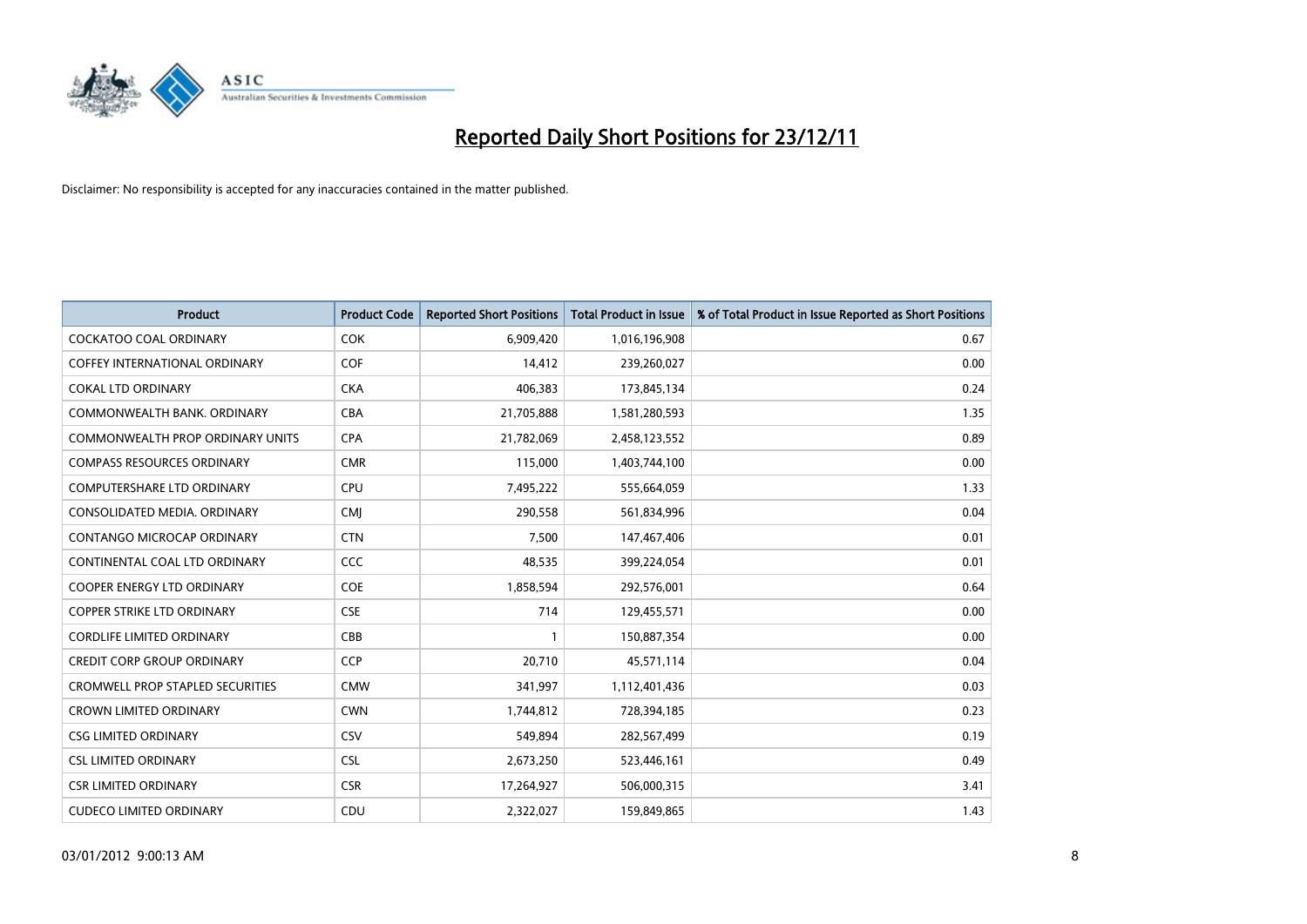

| <b>Product</b>                     | <b>Product Code</b> | <b>Reported Short Positions</b> | <b>Total Product in Issue</b> | % of Total Product in Issue Reported as Short Positions |
|------------------------------------|---------------------|---------------------------------|-------------------------------|---------------------------------------------------------|
| <b>CUSTOMERS LIMITED ORDINARY</b>  | <b>CUS</b>          | 13,949                          | 134,869,357                   | 0.01                                                    |
| DART ENERGY LTD ORDINARY           | <b>DTE</b>          | 5,220,808                       | 734,931,470                   | 0.71                                                    |
| DAVID JONES LIMITED ORDINARY       | <b>DJS</b>          | 50,181,543                      | 524,940,325                   | 9.56                                                    |
| DECMIL GROUP LIMITED ORDINARY      | <b>DCG</b>          | 181,431                         | 155,197,858                   | 0.11                                                    |
| DEEP YELLOW LIMITED ORDINARY       | <b>DYL</b>          | 15,876                          | 1,128,736,403                 | 0.00                                                    |
| DEVINE LIMITED ORDINARY            | <b>DVN</b>          | 1,011                           | 158,730,556                   | 0.00                                                    |
| DEXUS PROPERTY GROUP STAPLED UNITS | <b>DXS</b>          | 64,894,995                      | 4,839,024,176                 | 1.34                                                    |
| DISCOVERY METALS LTD ORDINARY      | <b>DML</b>          | 8,113,891                       | 442,128,231                   | 1.84                                                    |
| DOMINO PIZZA ENTERPR ORDINARY      | <b>DMP</b>          | 42,053                          | 69,174,674                    | 0.06                                                    |
| DOWNER EDI LIMITED ORDINARY        | <b>DOW</b>          | 5,743,347                       | 429,100,296                   | 1.33                                                    |
| DRAGON MINING LTD ORDINARY         | <b>DRA</b>          | 8,000                           | 75,170,613                    | 0.01                                                    |
| DRILLSEARCH ENERGY ORDINARY        | <b>DLS</b>          | 34,312                          | 305,176,742                   | 0.01                                                    |
| DUET GROUP STAPLED US PROHIBIT.    | <b>DUE</b>          | 9,768,675                       | 1,091,628,341                 | 0.89                                                    |
| DULUXGROUP LIMITED ORDINARY        | <b>DLX</b>          | 10,164,626                      | 367,456,259                   | 2.75                                                    |
| <b>DWS LTD ORDINARY</b>            | <b>DWS</b>          | 3,800                           | 132,362,763                   | 0.00                                                    |
| ECHO ENTERTAINMENT ORDINARY        | <b>EGP</b>          | 4,342,717                       | 688,019,737                   | 0.61                                                    |
| <b>ELDERS LIMITED ORDINARY</b>     | <b>ELD</b>          | 14,357,575                      | 448,598,480                   | 3.20                                                    |
| ELDORADO GOLD CORP CDI 1:1         | EAU                 | 37,067                          | 9,406,121                     | 0.39                                                    |
| ELEMENTAL MINERALS ORDINARY        | <b>ELM</b>          | 467,127                         | 224,948,825                   | 0.19                                                    |
| ELEMENTOS LIMITED ORDINARY         | <b>ELT</b>          | 16                              | 77,068,979                    | 0.00                                                    |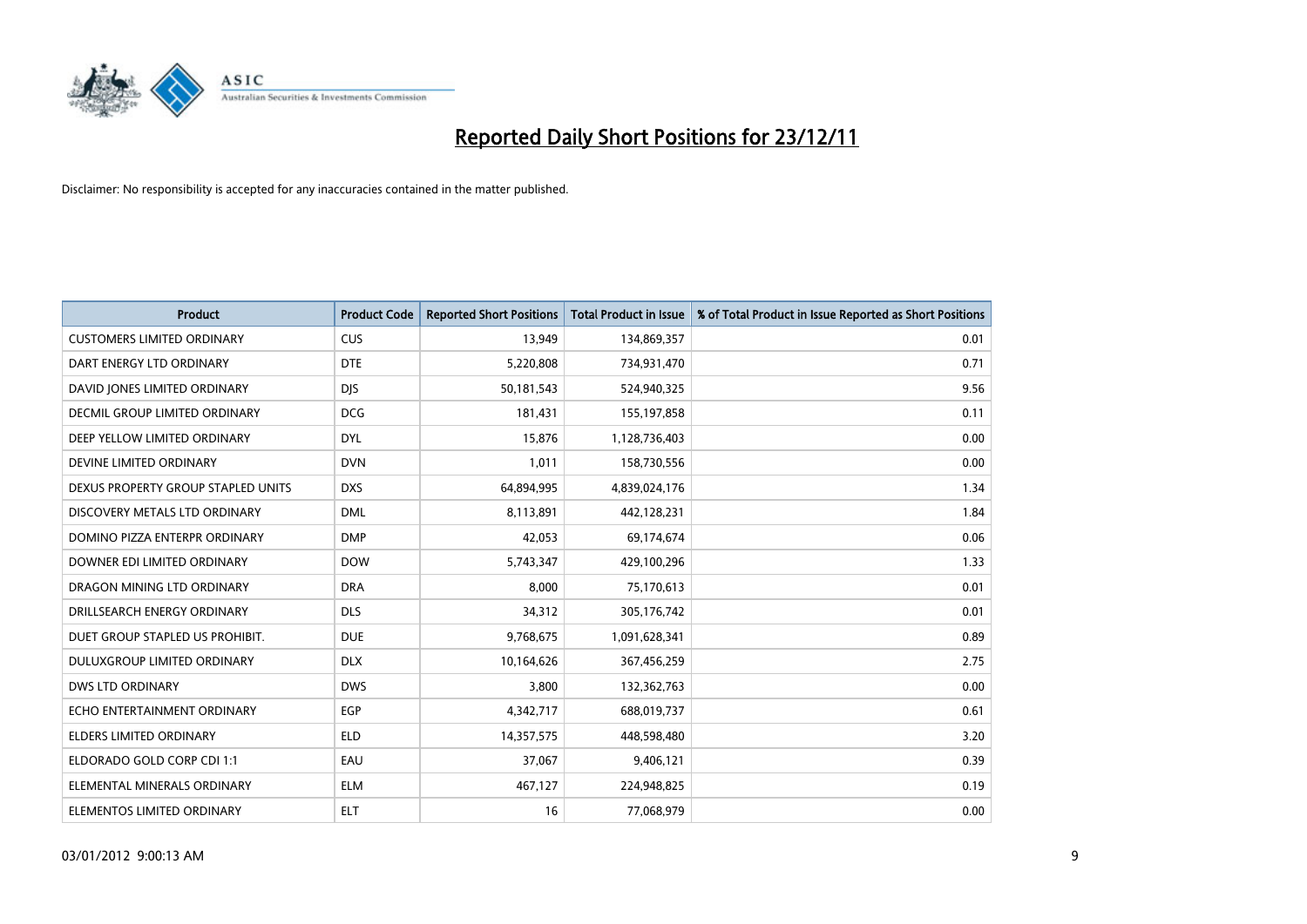

| <b>Product</b>                        | <b>Product Code</b> | <b>Reported Short Positions</b> | <b>Total Product in Issue</b> | % of Total Product in Issue Reported as Short Positions |
|---------------------------------------|---------------------|---------------------------------|-------------------------------|---------------------------------------------------------|
| ELIXIR PETROLEUM LTD ORDINARY         | <b>EXR</b>          | 324,400                         | 217,288,472                   | 0.15                                                    |
| <b>EMECO HOLDINGS ORDINARY</b>        | <b>EHL</b>          | 1,252,371                       | 631,237,586                   | 0.20                                                    |
| <b>ENDEAVOUR MIN CORP CDI 1:1</b>     | <b>EVR</b>          | 130,367                         | 129,197,662                   | 0.10                                                    |
| ENERGY RESOURCES ORDINARY 'A'         | <b>ERA</b>          | 3,494,729                       | 517,725,062                   | 0.67                                                    |
| <b>ENERGY WORLD CORPOR, ORDINARY</b>  | <b>EWC</b>          | 20,392,469                      | 1,734,166,672                 | 1.18                                                    |
| <b>ENTEK ENERGY LTD ORDINARY</b>      | <b>ETE</b>          | 489,903                         | 510,657,387                   | 0.10                                                    |
| <b>ENTELLECT LIMITED ORDINARY</b>     | <b>ESN</b>          | 464,050                         | 985,337,932                   | 0.05                                                    |
| ENVESTRA LIMITED ORDINARY             | <b>ENV</b>          | 2,704,738                       | 1,547,890,032                 | 0.18                                                    |
| EVOLUTION MINING LTD ORDINARY         | <b>EVN</b>          | 1,546,557                       | 700,995,107                   | 0.21                                                    |
| EXOMA ENERGY LIMITED ORDINARY         | <b>EXE</b>          | 281,678                         | 417,357,759                   | 0.07                                                    |
| EXTRACT RESOURCES ORDINARY            | <b>EXT</b>          | 883,278                         | 251,159,163                   | 0.33                                                    |
| FAIRFAX MEDIA LTD ORDINARY            | <b>FXI</b>          | 282,444,176                     | 2,351,955,725                 | 12.02                                                   |
| FANTASTIC HOLDINGS ORDINARY           | <b>FAN</b>          | 1,220                           | 102,739,538                   | 0.00                                                    |
| <b>FAR LTD ORDINARY</b>               | <b>FAR</b>          | 21,000,000                      | 2,108,166,422                 | 1.00                                                    |
| FISHER & PAYKEL APP. ORDINARY         | <b>FPA</b>          | 128,298                         | 724,235,162                   | 0.02                                                    |
| FISHER & PAYKEL H. ORDINARY           | <b>FPH</b>          | 1,999                           | 530,030,707                   | 0.00                                                    |
| FKP PROPERTY GROUP STAPLED SECURITIES | <b>FKP</b>          | 20,220,193                      | 1,197,968,723                 | 1.67                                                    |
| FLEETWOOD CORP ORDINARY               | <b>FWD</b>          | 210,054                         | 58,850,214                    | 0.36                                                    |
| FLETCHER BUILDING ORDINARY            | <b>FBU</b>          | 9,703,465                       | 680,739,504                   | 1.41                                                    |
| FLEXIGROUP LIMITED ORDINARY           | <b>FXL</b>          | 62,151                          | 279,268,329                   | 0.02                                                    |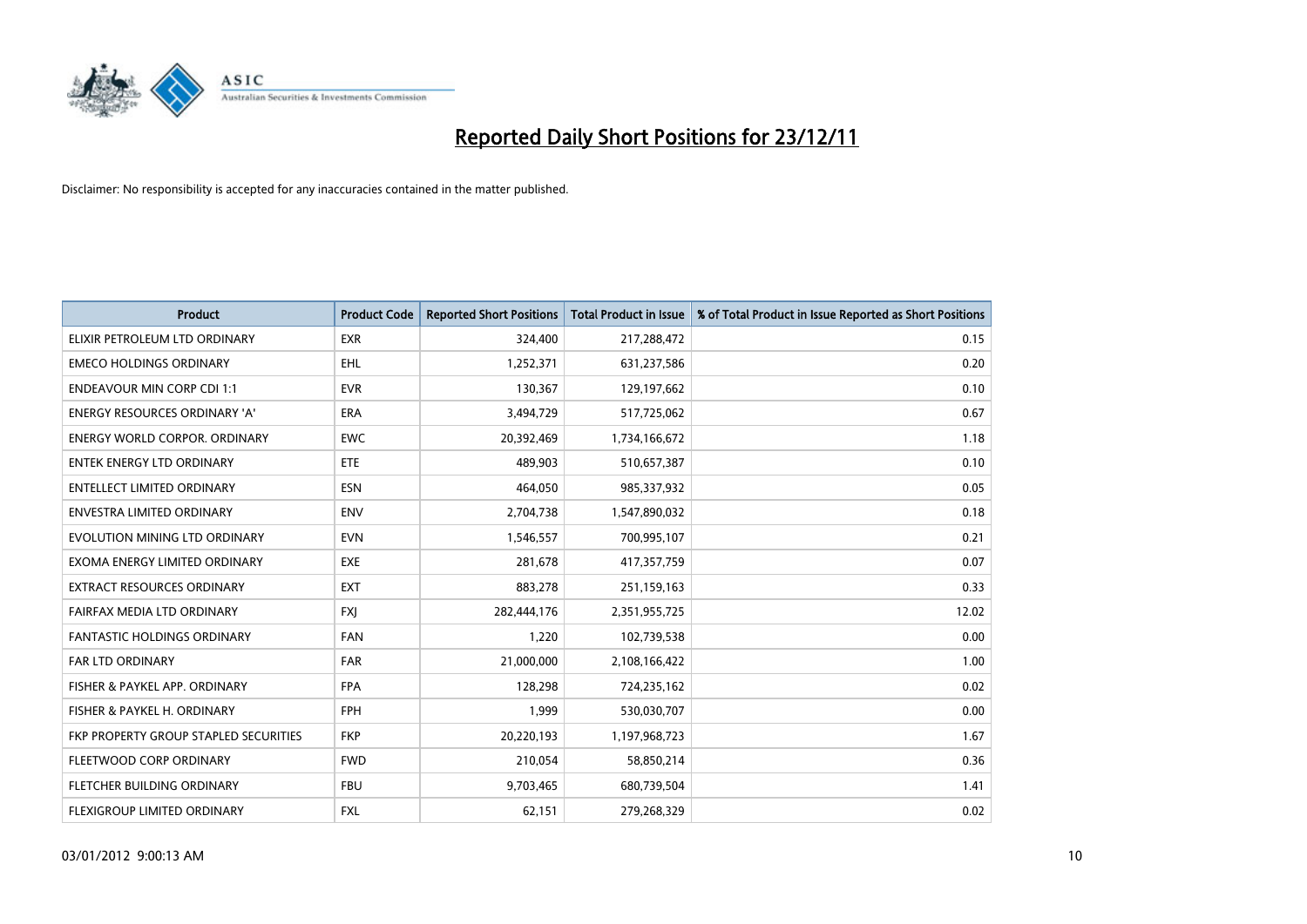

| <b>Product</b>                            | <b>Product Code</b> | <b>Reported Short Positions</b> | <b>Total Product in Issue</b> | % of Total Product in Issue Reported as Short Positions |
|-------------------------------------------|---------------------|---------------------------------|-------------------------------|---------------------------------------------------------|
| <b>FLIGHT CENTRE ORDINARY</b>             | <b>FLT</b>          | 9,390,668                       | 99,997,851                    | 9.40                                                    |
| <b>FLINDERS MINES LTD ORDINARY</b>        | <b>FMS</b>          | 22,569,938                      | 1,821,300,404                 | 1.24                                                    |
| <b>FOCUS MINERALS LTD ORDINARY</b>        | <b>FML</b>          | 1,380,900                       | 4,320,773,701                 | 0.02                                                    |
| FORGE GROUP LIMITED ORDINARY              | FGE                 | 119,508                         | 83,429,014                    | 0.13                                                    |
| FORTE ENERGY NL ORDINARY                  | <b>FTE</b>          | 2,667,039                       | 695,589,311                   | 0.38                                                    |
| <b>FORTESCUE METALS GRP ORDINARY</b>      | <b>FMG</b>          | 56,733,066                      | 3,113,798,659                 | 1.80                                                    |
| <b>FUNTASTIC LIMITED ORDINARY</b>         | <b>FUN</b>          | 322,528                         | 340,997,682                   | 0.09                                                    |
| <b>G.U.D. HOLDINGS ORDINARY</b>           | GUD                 | 537,923                         | 70,107,387                    | 0.75                                                    |
| <b>GALAXY RESOURCES ORDINARY</b>          | <b>GXY</b>          | 1,386,206                       | 323,327,000                   | 0.41                                                    |
| <b>GEODYNAMICS LIMITED ORDINARY</b>       | GDY                 | 34,226                          | 338,200,845                   | 0.01                                                    |
| <b>GINDALBIE METALS LTD ORDINARY</b>      | <b>GBG</b>          | 26,862,900                      | 1,247,487,454                 | 2.15                                                    |
| <b>GLOBAL MINING ORDINARY</b>             | <b>GMI</b>          | 8,951                           | 183,235,535                   | 0.00                                                    |
| <b>GLOUCESTER COAL ORDINARY</b>           | GCL                 | 1,658,679                       | 202,905,967                   | 0.81                                                    |
| <b>GME RESOURCES LTD ORDINARY</b>         | <b>GME</b>          | 800                             | 322,635,902                   | 0.00                                                    |
| <b>GOLD ONE INT LTD ORDINARY</b>          | GDO                 | 628,052                         | 1,040,189,093                 | 0.06                                                    |
| <b>GOLD ROAD RES LTD ORDINARY</b>         | <b>GOR</b>          | 188,176                         | 389,650,665                   | 0.05                                                    |
| <b>GOLDEN WEST RESOURCE ORDINARY</b>      | <b>GWR</b>          | 1,617                           | 192,082,567                   | 0.00                                                    |
| <b>GOODMAN FIELDER. ORDINARY</b>          | <b>GFF</b>          | 69,052,585                      | 1,955,559,207                 | 3.53                                                    |
| <b>GOODMAN GROUP STAPLED US PROHIBIT.</b> | <b>GMG</b>          | 102,329,928                     | 7,394,907,651                 | 1.38                                                    |
| <b>GPT GROUP STAPLED SEC.</b>             | <b>GPT</b>          | 23,379,119                      | 1,817,396,432                 | 1.28                                                    |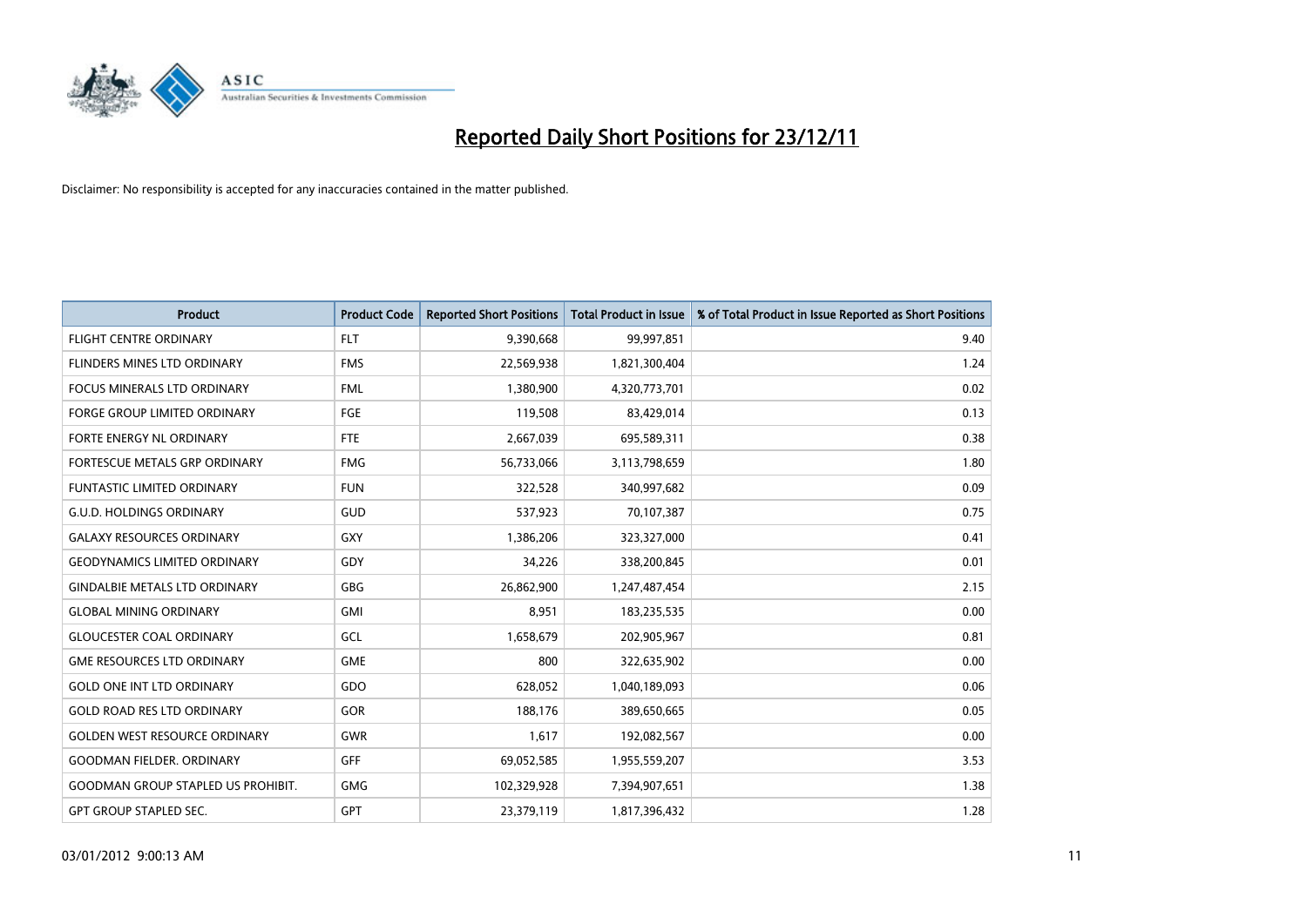

| <b>Product</b>                            | <b>Product Code</b> | <b>Reported Short Positions</b> | <b>Total Product in Issue</b> | % of Total Product in Issue Reported as Short Positions |
|-------------------------------------------|---------------------|---------------------------------|-------------------------------|---------------------------------------------------------|
| <b>GRAINCORP LIMITED A CLASS ORDINARY</b> | <b>GNC</b>          | 853,334                         | 198,318,900                   | 0.43                                                    |
| <b>GRANGE RESOURCES. ORDINARY</b>         | <b>GRR</b>          | 413,459                         | 1,153,937,134                 | 0.02                                                    |
| <b>GREENCAP LIMITED ORDINARY</b>          | GCG                 |                                 | 262,515,385                   | 0.00                                                    |
| <b>GREENLAND MIN EN LTD ORDINARY</b>      | GGG                 | 3,098,495                       | 410,407,582                   | 0.74                                                    |
| <b>GRYPHON MINERALS LTD ORDINARY</b>      | GRY                 | 1,366,647                       | 348,164,983                   | 0.37                                                    |
| <b>GUILDFORD COAL LTD ORDINARY</b>        | <b>GUF</b>          | 1,339,973                       | 230,523,734                   | 0.58                                                    |
| <b>GUINNESS PEAT GROUP. CDI 1:1</b>       | <b>GPG</b>          | 54                              | 282,655,688                   | 0.00                                                    |
| <b>GUNNS LIMITED ORDINARY</b>             | <b>GNS</b>          | 38,536,642                      | 848,401,559                   | 4.52                                                    |
| <b>GWA GROUP LTD ORDINARY</b>             | <b>GWA</b>          | 11,602,518                      | 301,525,014                   | 3.85                                                    |
| <b>HARVEY NORMAN ORDINARY</b>             | <b>HVN</b>          | 54,775,684                      | 1,062,316,784                 | 5.15                                                    |
| HASTIE GROUP LIMITED ORDINARY             | <b>HST</b>          | 196,376                         | 137,353,504                   | 0.13                                                    |
| HASTINGS DIVERSIFIED STAPLED SECURITY     | <b>HDF</b>          | 3,051,977                       | 530,001,072                   | 0.57                                                    |
| HEARTWARE INT INC CDI 35:1                | <b>HIN</b>          | 272,008                         | 43,772,855                    | 0.62                                                    |
| <b>HENDERSON GROUP CDI 1:1</b>            | <b>HGG</b>          | 9,412,491                       | 668,374,277                   | 1.40                                                    |
| HFA HOLDINGS LIMITED ORDINARY             | <b>HFA</b>          | 16,273                          | 117,332,831                   | 0.01                                                    |
| HIGHLANDS PACIFIC ORDINARY                | <b>HIG</b>          | 2,416,464                       | 686,082,148                   | 0.35                                                    |
| HILLGROVE RES LTD ORDINARY                | <b>HGO</b>          | 4,815,862                       | 793,698,575                   | 0.59                                                    |
| HILLS HOLDINGS LTD ORDINARY               | <b>HIL</b>          | 3,856,465                       | 247,051,631                   | 1.54                                                    |
| HORIZON OIL LIMITED ORDINARY              | <b>HZN</b>          | 17,724,814                      | 1,130,811,515                 | 1.56                                                    |
| HUNNU COAL LIMITED ORDINARY               | <b>HUN</b>          | 14,613                          | 218,565,002                   | 0.00                                                    |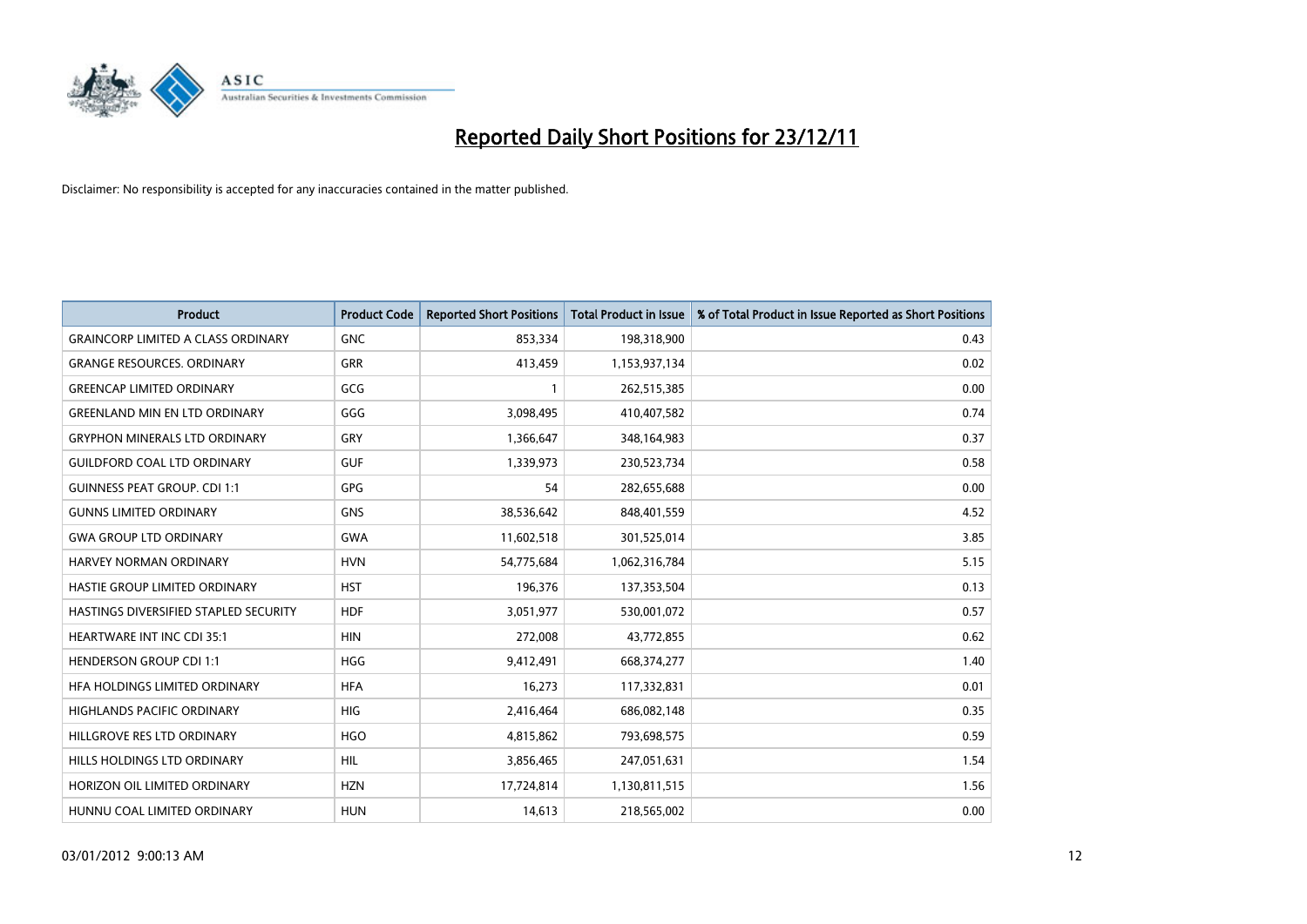

| <b>Product</b>                                | <b>Product Code</b> | <b>Reported Short Positions</b> | <b>Total Product in Issue</b> | % of Total Product in Issue Reported as Short Positions |
|-----------------------------------------------|---------------------|---------------------------------|-------------------------------|---------------------------------------------------------|
| <b>ICON ENERGY LIMITED ORDINARY</b>           | <b>ICN</b>          | 2,230                           | 469,301,394                   | 0.00                                                    |
| <b>IINET LIMITED ORDINARY</b>                 | <b>IIN</b>          | 131,158                         | 148,654,401                   | 0.09                                                    |
| <b>ILUKA RESOURCES ORDINARY</b>               | ILU                 | 11,633,240                      | 418,700,517                   | 2.76                                                    |
| <b>IMDEX LIMITED ORDINARY</b>                 | <b>IMD</b>          | 1,545,183                       | 204,447,435                   | 0.75                                                    |
| IMF (AUSTRALIA) LTD ORDINARY                  | <b>IMF</b>          | 330.821                         | 123,828,193                   | 0.26                                                    |
| <b>IMX RESOURCES LTD ORDINARY</b>             | <b>IXR</b>          | 20,000                          | 262,612,803                   | 0.01                                                    |
| <b>INCITEC PIVOT ORDINARY</b>                 | IPL                 | 2,416,105                       | 1,628,730,107                 | 0.14                                                    |
| <b>INDEPENDENCE GROUP ORDINARY</b>            | <b>IGO</b>          | 5,166,905                       | 232,525,035                   | 2.21                                                    |
| INDOPHIL RESOURCES ORDINARY                   | <b>IRN</b>          | 1,356,926                       | 995,437,860                   | 0.13                                                    |
| <b>INDUSTREA LIMITED ORDINARY</b>             | IDL                 | 1,054,157                       | 368,992,435                   | 0.29                                                    |
| <b>INFIGEN ENERGY STAPLED SECURITIES</b>      | <b>IFN</b>          | 5,483,775                       | 762,265,972                   | 0.73                                                    |
| ING RE COM GROUP STAPLED SECURITIES           | ILF.                | 3,583                           | 441,029,194                   | 0.00                                                    |
| <b>INSURANCE AUSTRALIA ORDINARY</b>           | IAG                 | 5,884,895                       | 2,079,034,021                 | 0.26                                                    |
| <b>INTEGRA MINING LTD, ORDINARY</b>           | <b>IGR</b>          | 6,201,711                       | 843,843,881                   | 0.74                                                    |
| <b>INTREPID MINES ORDINARY</b>                | <b>IAU</b>          | 4,361,009                       | 523,719,829                   | 0.83                                                    |
| <b>INVESTA OFFICE FUND STAPLED SECURITIES</b> | <b>IOF</b>          | 8,510,318                       | 2,657,463,999                 | 0.32                                                    |
| <b>INVOCARE LIMITED ORDINARY</b>              | <b>IVC</b>          | 1,574,065                       | 110,030,298                   | 1.43                                                    |
| ION LIMITED ORDINARY                          | <b>ION</b>          | 164,453                         | 256,365,105                   | 0.06                                                    |
| <b>IOOF HOLDINGS LTD ORDINARY</b>             | IFL.                | 917,638                         | 229,794,395                   | 0.40                                                    |
| <b>IRESS MARKET TECH. ORDINARY</b>            | <b>IRE</b>          | 1,443,042                       | 127,036,010                   | 1.13                                                    |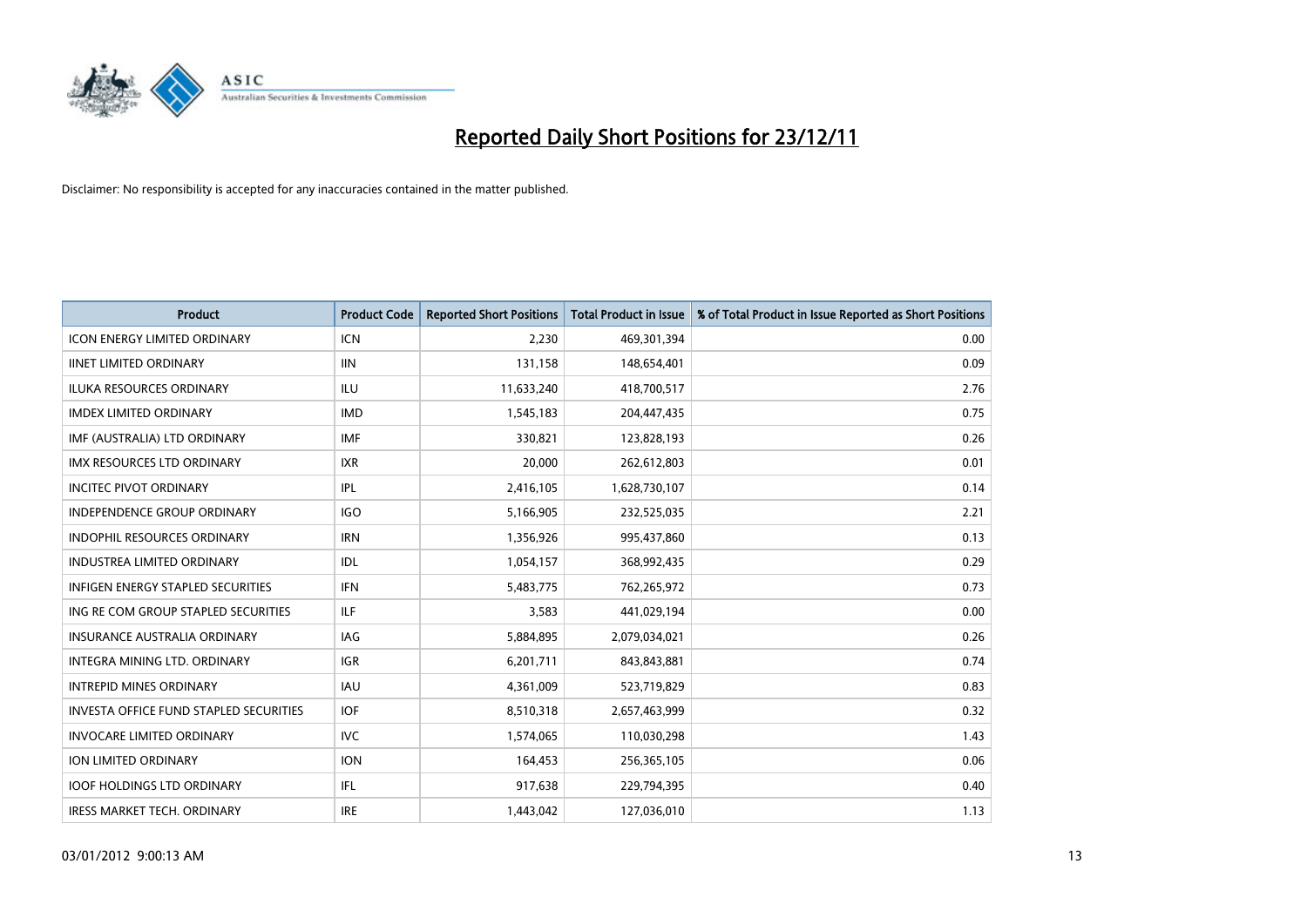

| <b>Product</b>                                  | <b>Product Code</b> | <b>Reported Short Positions</b> | <b>Total Product in Issue</b> | % of Total Product in Issue Reported as Short Positions |
|-------------------------------------------------|---------------------|---------------------------------|-------------------------------|---------------------------------------------------------|
| <b>IRON ORE HOLDINGS ORDINARY</b>               | <b>IOH</b>          | 42,173                          | 166,087,005                   | 0.03                                                    |
| ISHARES MSCI AUS 200 ISHARES MSCI AUS 200       | <b>IOZ</b>          | 74,076                          | 2,701,394                     | 2.74                                                    |
| ISHARES MSCI EM MKTS CDI 1:1                    | IEM                 | 22,011                          | 425,700,000                   | 0.01                                                    |
| ISHARES S&P HIGH DIV ISHARES S&P HIGH DIV       | <b>IHD</b>          | 100,000                         | 2,301,253                     | 4.35                                                    |
| ISHARES SMALL ORDS ISHARES SMALL ORDS           | <b>ISO</b>          | 935,643                         | 5,401,916                     | 17.32                                                   |
| <b>IVANHOE AUSTRALIA ORDINARY</b>               | <b>IVA</b>          | 1,679,848                       | 552,011,545                   | 0.29                                                    |
| <b>JAMES HARDIE INDUST CHESS DEPOSITARY INT</b> | <b>IHX</b>          | 16,247,423                      | 435,721,099                   | 3.72                                                    |
| <b>JAMESON RESOURCES ORDINARY</b>               | <b>JAL</b>          | 1,600,000                       | 122,800,351                   | 1.30                                                    |
| <b>JB HI-FI LIMITED ORDINARY</b>                | <b>IBH</b>          | 20,776,226                      | 98,833,643                    | 21.02                                                   |
| <b>KAGARA LTD ORDINARY</b>                      | <b>KZL</b>          | 12,127,161                      | 798,953,117                   | 1.52                                                    |
| KAROON GAS AUSTRALIA ORDINARY                   | <b>KAR</b>          | 2,924,825                       | 221,420,769                   | 1.32                                                    |
| KATHMANDU HOLD LTD ORDINARY                     | <b>KMD</b>          | 1,986,696                       | 200,000,000                   | 0.99                                                    |
| <b>KBL MINING LIMITED ORDINARY</b>              | <b>KBL</b>          | 1,820                           | 166,852,510                   | 0.00                                                    |
| <b>KEYBRIDGE CAPITAL ORDINARY</b>               | <b>KBC</b>          | 6,000                           | 172,070,564                   | 0.00                                                    |
| KINGSGATE CONSOLID. ORDINARY                    | <b>KCN</b>          | 3,410,922                       | 140,872,908                   | 2.42                                                    |
| KINGSROSE MINING LTD ORDINARY                   | <b>KRM</b>          | 789,026                         | 270,993,226                   | 0.28                                                    |
| LEIGHTON HOLDINGS ORDINARY                      | LEI                 | 5,480,461                       | 336,553,596                   | 1.59                                                    |
| LEND LEASE GROUP UNIT/ORD STAPLED               | LLC                 | 1,254,229                       | 571,804,090                   | 0.22                                                    |
| LINC ENERGY LTD ORDINARY                        | <b>LNC</b>          | 11,470,619                      | 504,487,631                   | 2.26                                                    |
| LYNAS CORPORATION ORDINARY                      | <b>LYC</b>          | 116,449,163                     | 1,713,846,913                 | 6.81                                                    |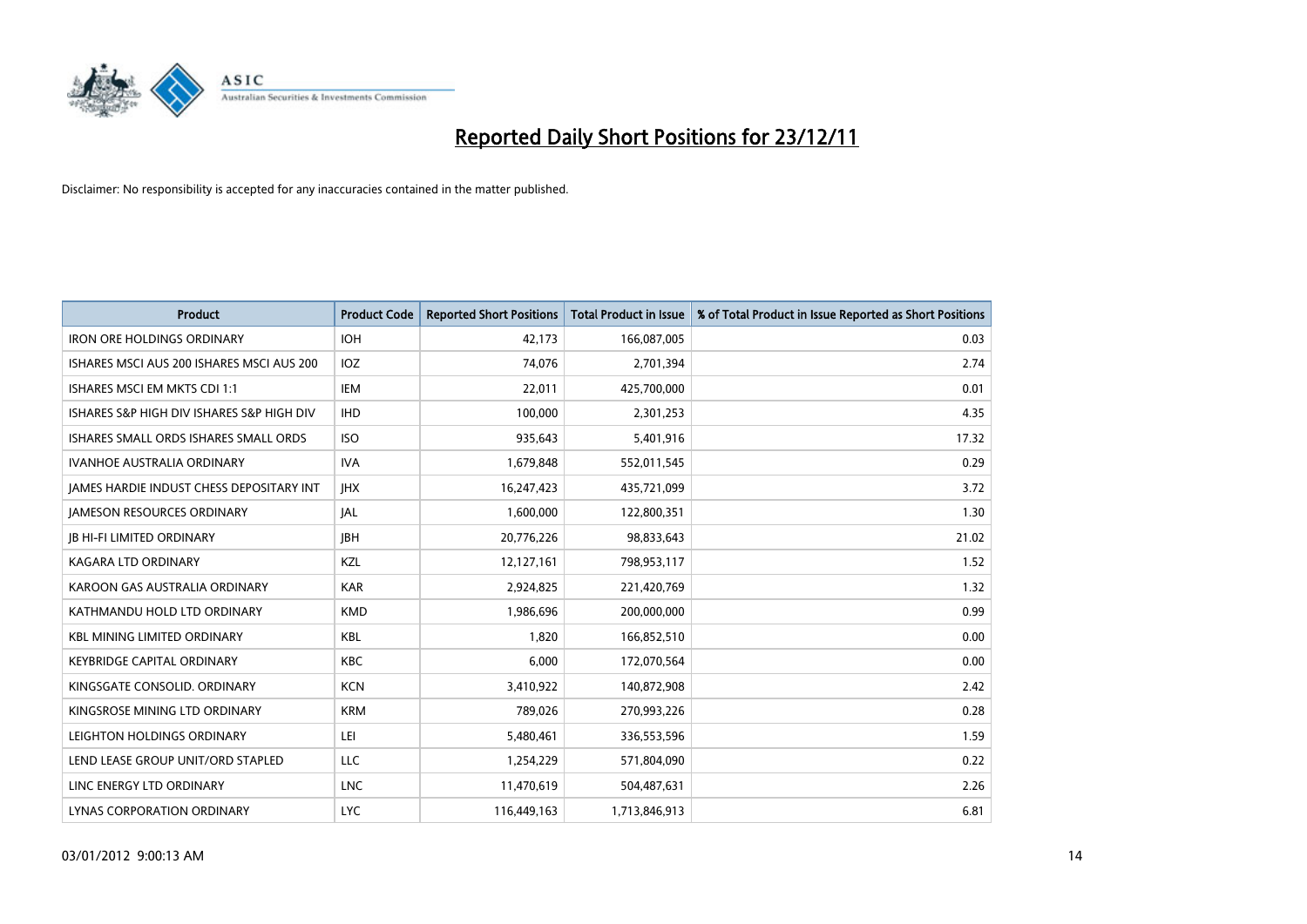

| <b>Product</b>                        | <b>Product Code</b> | <b>Reported Short Positions</b> | <b>Total Product in Issue</b> | % of Total Product in Issue Reported as Short Positions |
|---------------------------------------|---------------------|---------------------------------|-------------------------------|---------------------------------------------------------|
| M2 TELECOMMUNICATION ORDINARY         | <b>MTU</b>          | 177,528                         | 124,493,385                   | 0.13                                                    |
| MACA LIMITED ORDINARY                 | <b>MLD</b>          | 2,000                           | 150,000,000                   | 0.00                                                    |
| <b>MACMAHON HOLDINGS ORDINARY</b>     | <b>MAH</b>          | 2,738,246                       | 738,631,705                   | 0.38                                                    |
| MACQ ATLAS ROADS GRP ORDINARY STAPLED | <b>MQA</b>          | 13,762,079                      | 464,279,594                   | 2.97                                                    |
| MACQUARIE GROUP LTD ORDINARY          | <b>MOG</b>          | 6,145,006                       | 348,545,115                   | 1.73                                                    |
| MARENGO MINING ORDINARY               | <b>MGO</b>          | 39,850                          | 1,002,399,863                 | 0.00                                                    |
| <b>MATRIX C &amp; E LTD ORDINARY</b>  | <b>MCE</b>          | 555,959                         | 77,081,507                    | 0.70                                                    |
| MCMILLAN SHAKESPEARE ORDINARY         | <b>MMS</b>          | 62,765                          | 70,639,319                    | 0.08                                                    |
| MCPHERSON'S LTD ORDINARY              | <b>MCP</b>          | 16,360                          | 72,401,758                    | 0.02                                                    |
| MEDUSA MINING LTD ORDINARY            | <b>MML</b>          | 1,428,376                       | 188,903,911                   | 0.75                                                    |
| MELBOURNE IT LIMITED ORDINARY         | MLB                 | 136,142                         | 81,352,178                    | 0.17                                                    |
| MEO AUSTRALIA LTD ORDINARY            | <b>MEO</b>          | 3,720,892                       | 539,913,260                   | 0.68                                                    |
| MERMAID MARINE ORDINARY               | <b>MRM</b>          | 310,382                         | 217,833,136                   | 0.14                                                    |
| MESOBLAST LIMITED ORDINARY            | <b>MSB</b>          | 8,859,636                       | 280,425,258                   | 3.19                                                    |
| METALS X LIMITED ORDINARY             | <b>MLX</b>          | 587,380                         | 1,325,670,714                 | 0.05                                                    |
| METCASH LIMITED ORDINARY              | <b>MTS</b>          | 27,412,783                      | 771,343,404                   | 3.53                                                    |
| METGASCO LIMITED ORDINARY             | <b>MEL</b>          | 293,431                         | 338,958,156                   | 0.09                                                    |
| METMINCO LIMITED ORDINARY             | <b>MNC</b>          | 913,788                         | 1,674,466,146                 | 0.05                                                    |
| MHM METALS LIMITED ORDINARY           | <b>MHM</b>          | 194,256                         | 103,077,736                   | 0.19                                                    |
| MICLYN EXP OFFSHR ORDINARY            | <b>MIO</b>          | 19,297                          | 274,618,684                   | 0.01                                                    |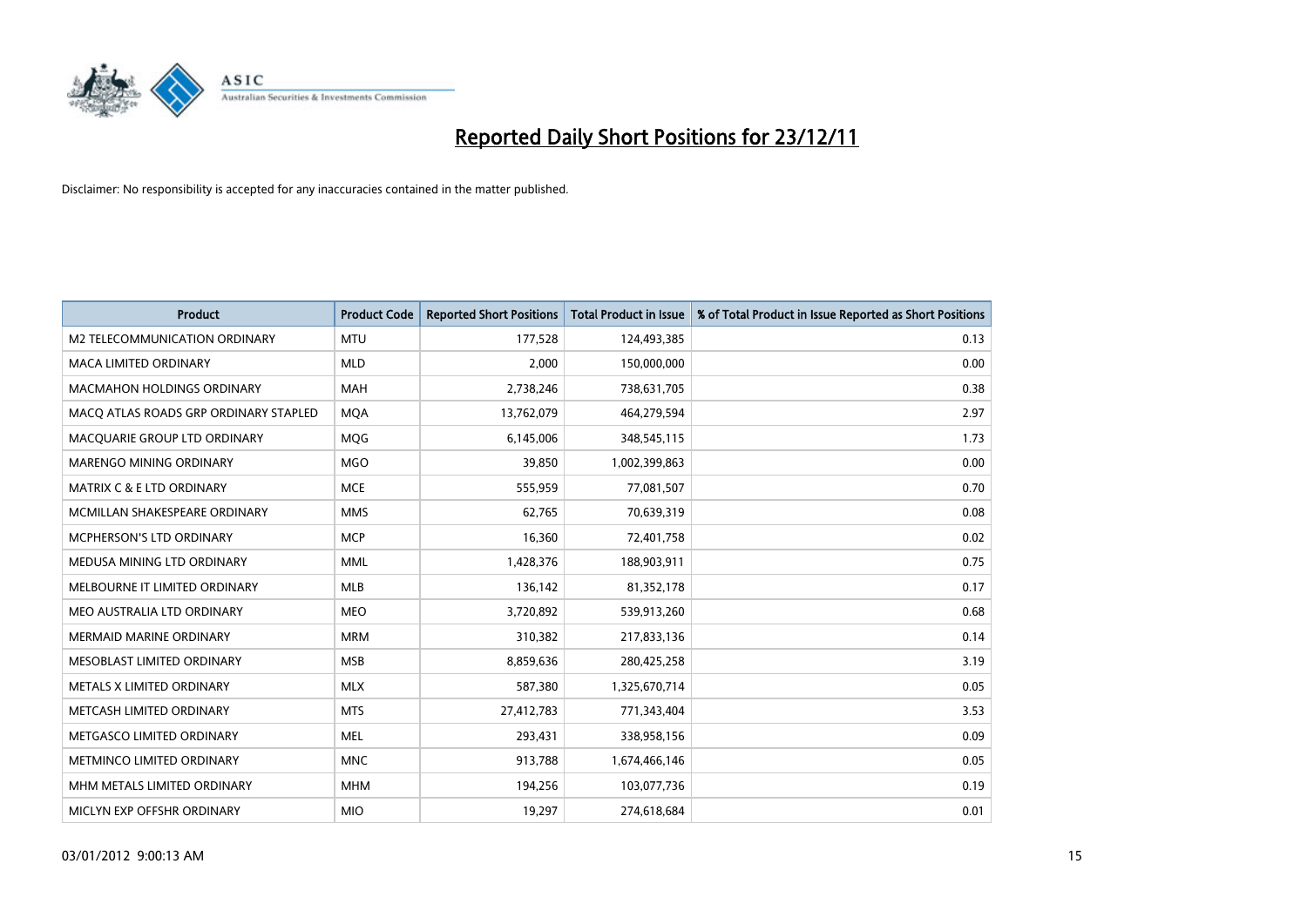

| <b>Product</b>                    | <b>Product Code</b> | <b>Reported Short Positions</b> | <b>Total Product in Issue</b> | % of Total Product in Issue Reported as Short Positions |
|-----------------------------------|---------------------|---------------------------------|-------------------------------|---------------------------------------------------------|
| MINCOR RESOURCES NL ORDINARY      | <b>MCR</b>          | 1,095,417                       | 196,060,804                   | 0.55                                                    |
| MINEMAKERS LIMITED ORDINARY       | <b>MAK</b>          | 36,962                          | 228,236,727                   | 0.02                                                    |
| MINERAL DEPOSITS ORDINARY         | <b>MDL</b>          | 151,805                         | 83,538,786                    | 0.20                                                    |
| MINERAL RESOURCES. ORDINARY       | <b>MIN</b>          | 621,507                         | 184,471,989                   | 0.33                                                    |
| MIRABELA NICKEL LTD ORDINARY      | <b>MBN</b>          | 13,706,230                      | 491,781,237                   | 2.78                                                    |
| MIRVAC GROUP STAPLED SECURITIES   | <b>MGR</b>          | 51,378,892                      | 3,416,924,188                 | 1.49                                                    |
| <b>MOLOPO ENERGY LTD ORDINARY</b> | <b>MPO</b>          | 1,544,295                       | 245,579,810                   | 0.62                                                    |
| MOLY MINES LIMITED ORDINARY       | <b>MOL</b>          | 50,611                          | 384,893,989                   | 0.01                                                    |
| MONADELPHOUS GROUP ORDINARY       | <b>MND</b>          | 1,507,655                       | 88,674,327                    | 1.70                                                    |
| MORTGAGE CHOICE LTD ORDINARY      | <b>MOC</b>          | 1,651,606                       | 119,948,255                   | 1.38                                                    |
| <b>MOUNT GIBSON IRON ORDINARY</b> | <b>MGX</b>          | 5,095,535                       | 1,082,570,693                 | 0.46                                                    |
| MSF SUGAR LIMITED ORDINARY        | <b>MSF</b>          | 14,582                          | 69,248,422                    | 0.02                                                    |
| MULTIPLEX SITES SITES             | <b>MXUPA</b>        | 22                              | 4,500,000                     | 0.00                                                    |
| MURCHISON METALS LTD ORDINARY     | <b>MMX</b>          | 7,253,028                       | 442,437,524                   | 1.63                                                    |
| <b>MYER HOLDINGS LTD ORDINARY</b> | <b>MYR</b>          | 69,764,219                      | 583,384,551                   | 11.95                                                   |
| <b>MYSTATE LIMITED ORDINARY</b>   | <b>MYS</b>          | 3,638                           | 86,963,862                    | 0.00                                                    |
| NATIONAL AUST. BANK ORDINARY      | <b>NAB</b>          | 14,472,990                      | 2,204,213,794                 | 0.61                                                    |
| NATURAL FUEL LIMITED ORDINARY     | <b>NFL</b>          |                                 | 1,121,912                     | 0.00                                                    |
| NAVIGATOR RESOURCES ORDINARY      | <b>NAV</b>          | 500                             | 2,222,216,576                 | 0.00                                                    |
| NAVITAS LIMITED ORDINARY          | <b>NVT</b>          | 3,410,298                       | 375,318,628                   | 0.88                                                    |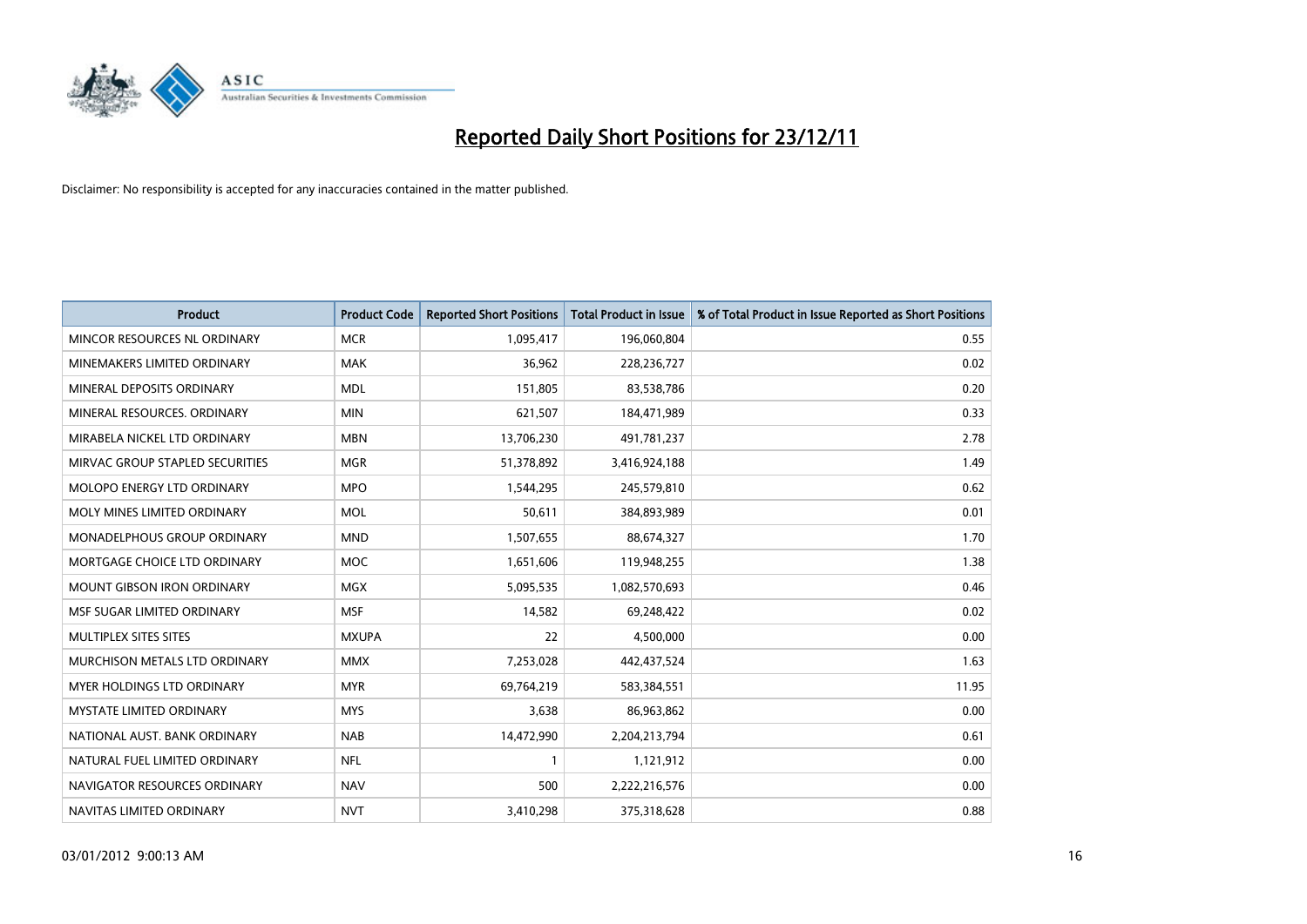

| <b>Product</b>                        | <b>Product Code</b> | <b>Reported Short Positions</b> | <b>Total Product in Issue</b> | % of Total Product in Issue Reported as Short Positions |
|---------------------------------------|---------------------|---------------------------------|-------------------------------|---------------------------------------------------------|
| NEON ENERGY LIMITED ORDINARY          | <b>NEN</b>          | 53,001                          | 433,114,520                   | 0.01                                                    |
| NEPTUNE MARINE ORDINARY               | <b>NMS</b>          | 182,253                         | 1,748,545,632                 | 0.01                                                    |
| NEW HOPE CORPORATION ORDINARY         | <b>NHC</b>          | 122,382                         | 830,230,549                   | 0.01                                                    |
| NEWCREST MINING ORDINARY              | <b>NCM</b>          | 906,717                         | 765,849,811                   | 0.11                                                    |
| NEWS CORP A NON-VOTING CDI            | <b>NWSLV</b>        | 2,221,995                       | 1,690,715,552                 | 0.12                                                    |
| NEWS CORP B VOTING CDI                | <b>NWS</b>          | 1,932,605                       | 798,520,953                   | 0.25                                                    |
| NEXBIS LIMITED ORDINARY               | <b>NBS</b>          | 63.733                          | 798,356,704                   | 0.01                                                    |
| NEXTDC LIMITED ORDINARY               | <b>NXT</b>          | 11,662                          | 123,533,558                   | 0.01                                                    |
| NEXUS ENERGY LIMITED ORDINARY         | <b>NXS</b>          | 4,131,776                       | 1,326,821,159                 | 0.31                                                    |
| NIB HOLDINGS LIMITED ORDINARY         | <b>NHF</b>          | 120,188                         | 466,733,110                   | 0.02                                                    |
| NIDO PETROLEUM ORDINARY               | <b>NDO</b>          | 530,648                         | 1,389,163,151                 | 0.04                                                    |
| NOBLE MINERAL RES ORDINARY            | <b>NMG</b>          | 1,033,123                       | 523,312,570                   | 0.19                                                    |
| NORTHERN IRON LTD ORDINARY            | <b>NFE</b>          | 492,075                         | 367,334,863                   | 0.13                                                    |
| NRW HOLDINGS LIMITED ORDINARY         | <b>NWH</b>          | 509,078                         | 278,888,011                   | 0.17                                                    |
| NUCOAL RESOURCES NL ORDINARY          | <b>NCR</b>          | 15,097                          | 441,150,707                   | 0.00                                                    |
| NUFARM LIMITED ORDINARY               | <b>NUF</b>          | 3,904,606                       | 261,947,565                   | 1.49                                                    |
| OAKTON LIMITED ORDINARY               | <b>OKN</b>          | 603,278                         | 93,800,235                    | 0.64                                                    |
| OCEANAGOLD CORP. CHESS DEPOSITARY INT | OGC                 | 707,085                         | 262,642,606                   | 0.26                                                    |
| OCEANIA CAPITAL LTD ORDINARY          | <b>OCP</b>          | 2,500                           | 91,921,295                    | 0.00                                                    |
| OIL SEARCH LTD ORDINARY               | OSH                 | 7,513,875                       | 1,325,155,171                 | 0.56                                                    |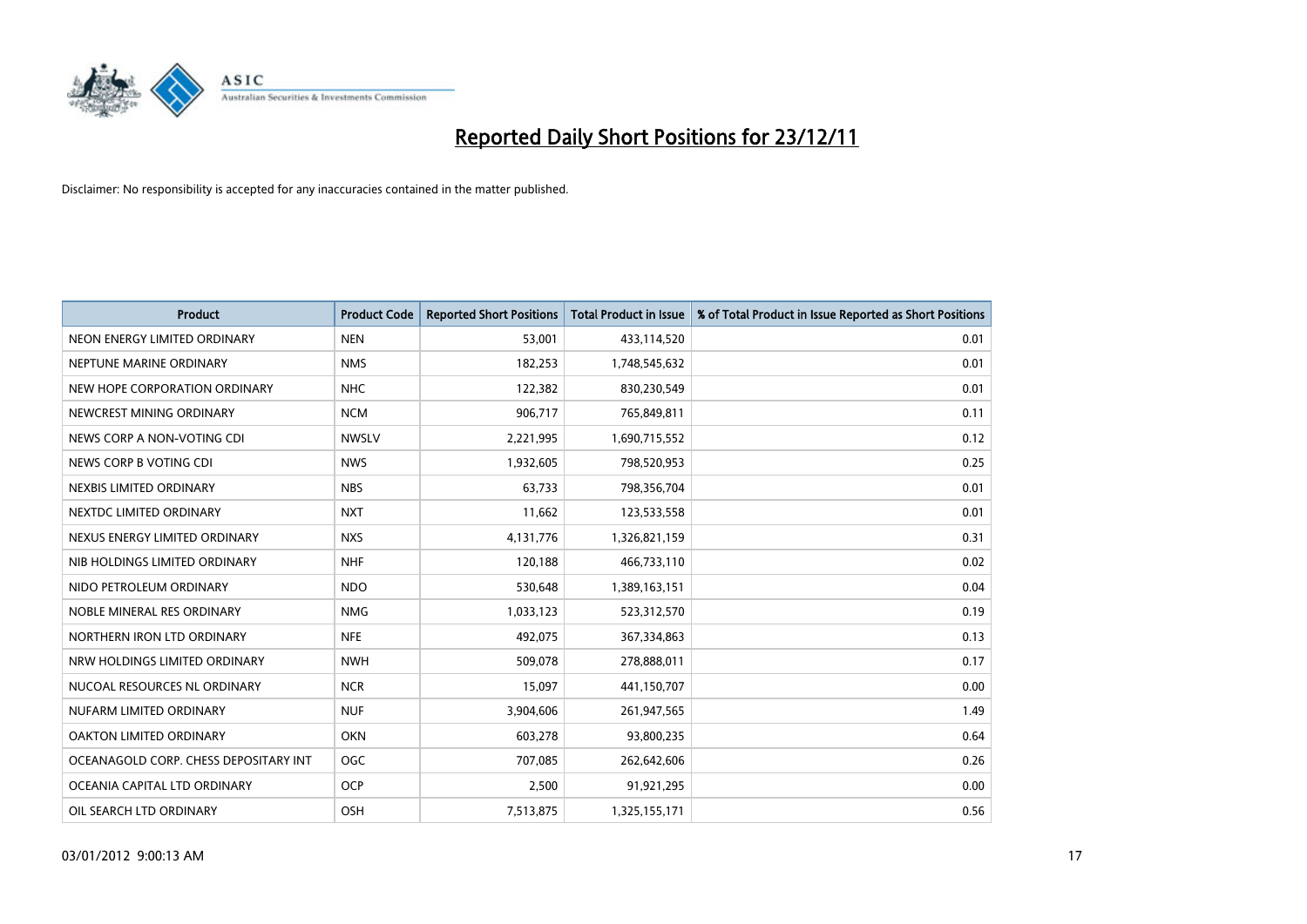

| <b>Product</b>                   | <b>Product Code</b> | <b>Reported Short Positions</b> | <b>Total Product in Issue</b> | % of Total Product in Issue Reported as Short Positions |
|----------------------------------|---------------------|---------------------------------|-------------------------------|---------------------------------------------------------|
| OM HOLDINGS LIMITED ORDINARY     | OMH                 | 5,982,350                       | 504,105,150                   | 1.18                                                    |
| ONESTEEL LIMITED ORDINARY        | <b>OST</b>          | 40,502,912                      | 1,342,393,583                 | 3.00                                                    |
| ORICA LIMITED ORDINARY           | ORI                 | 2,554,494                       | 365,007,037                   | 0.69                                                    |
| ORICA LIMITED STEP UP PREFERENCE | <b>ORIPB</b>        | 245,832                         | 5,000,000                     | 4.92                                                    |
| ORIGIN ENERGY ORDINARY           | <b>ORG</b>          | 1,854,081                       | 1,086,164,479                 | 0.18                                                    |
| OROCOBRE LIMITED ORDINARY        | <b>ORE</b>          | 126,277                         | 103,195,029                   | 0.13                                                    |
| OROTONGROUP LIMITED ORDINARY     | ORL                 | 69,681                          | 40,880,902                    | 0.17                                                    |
| OTTO ENERGY LIMITED ORDINARY     | OEL                 | 109,204                         | 1,138,290,071                 | 0.01                                                    |
| OZ MINERALS ORDINARY             | OZL                 | 8,687,024                       | 315,755,618                   | 2.71                                                    |
| <b>PACIFIC BRANDS ORDINARY</b>   | <b>PBG</b>          | 8,362,370                       | 912,915,695                   | 0.93                                                    |
| PALADIN ENERGY LTD ORDINARY      | <b>PDN</b>          | 18,911,130                      | 835,484,064                   | 2.28                                                    |
| PANAUST LIMITED ORDINARY         | <b>PNA</b>          | 11,768,851                      | 593,892,185                   | 1.97                                                    |
| PANORAMIC RESOURCES ORDINARY     | PAN                 | 1,114,097                       | 207,050,710                   | 0.55                                                    |
| PAPERLINX LIMITED ORDINARY       | <b>PPX</b>          | 1,519,948                       | 609,280,761                   | 0.25                                                    |
| PAPILLON RES LTD ORDINARY        | <b>PIR</b>          | 500,026                         | 215,133,794                   | 0.23                                                    |
| PATTIES FOODS LTD ORDINARY       | PFL                 |                                 | 138,989,223                   | 0.00                                                    |
| PEET LIMITED ORDINARY            | <b>PPC</b>          | 317,412                         | 320,170,604                   | 0.10                                                    |
| PENINSULA ENERGY LTD ORDINARY    | <b>PEN</b>          | 1,493,377                       | 2,135,490,443                 | 0.07                                                    |
| PERILYA LIMITED ORDINARY         | PEM                 | 13,097                          | 769,316,426                   | 0.00                                                    |
| PERPETUAL LIMITED ORDINARY       | PPT                 | 2,420,478                       | 41,980,678                    | 5.77                                                    |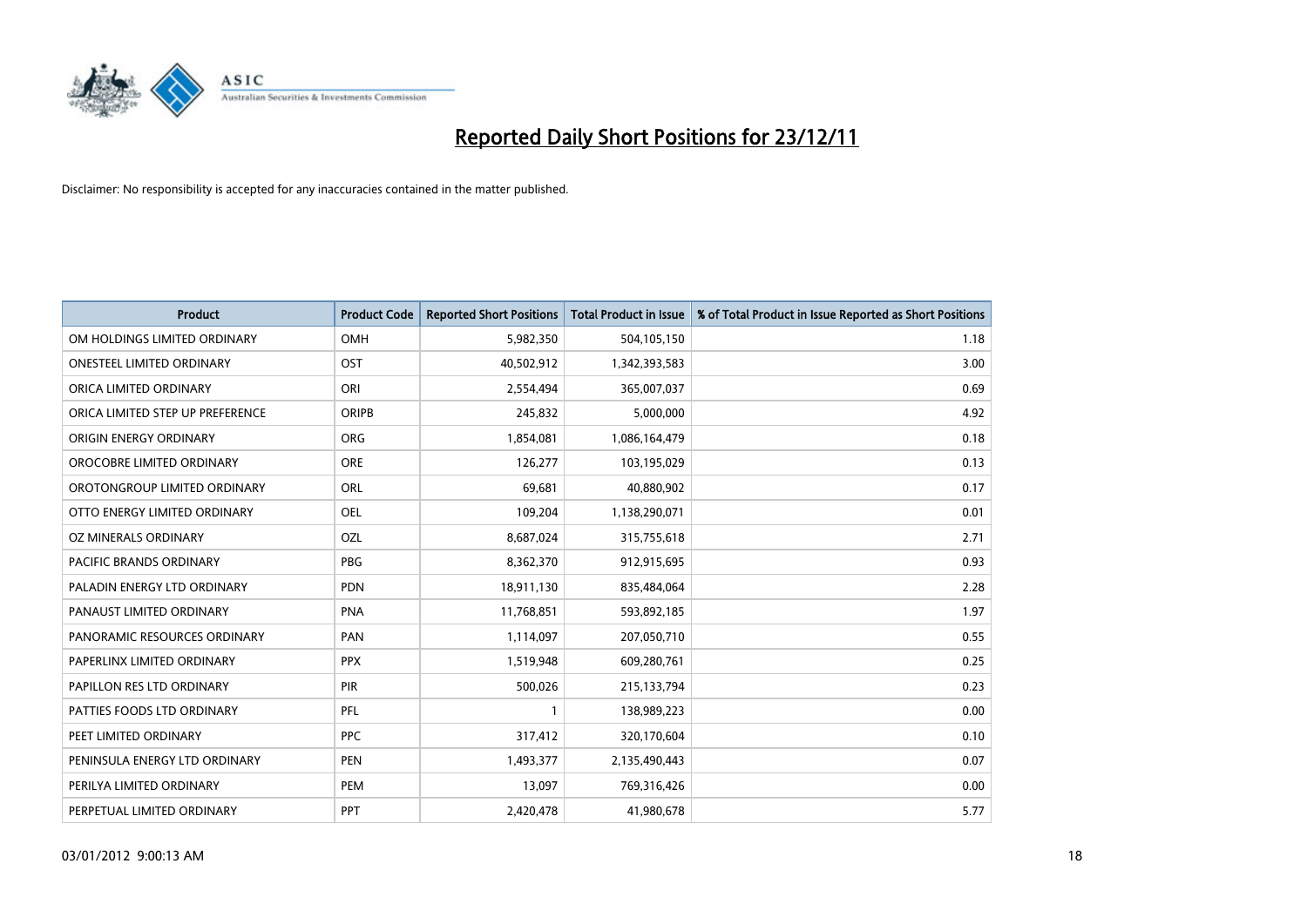

| <b>Product</b>                 | <b>Product Code</b> | <b>Reported Short Positions</b> | <b>Total Product in Issue</b> | % of Total Product in Issue Reported as Short Positions |
|--------------------------------|---------------------|---------------------------------|-------------------------------|---------------------------------------------------------|
| PERSEUS MINING LTD ORDINARY    | PRU                 | 1,817,349                       | 455,827,088                   | 0.40                                                    |
| PETSEC ENERGY ORDINARY         | <b>PSA</b>          | 223,332                         | 235,283,622                   | 0.09                                                    |
| PHARMAXIS LTD ORDINARY         | <b>PXS</b>          | 640,928                         | 305,890,989                   | 0.21                                                    |
| PHOTON GROUP LTD ORDINARY      | PGA                 | 250,510                         | 1,540,886,866                 | 0.02                                                    |
| PLATINUM ASSET ORDINARY        | <b>PTM</b>          | 5,640,201                       | 561,347,878                   | 1.01                                                    |
| PLATINUM AUSTRALIA ORDINARY    | PLA                 | 3,200,834                       | 442,130,039                   | 0.73                                                    |
| PLATINUM CAPITAL LTD ORDINARY  | <b>PMC</b>          |                                 | 165,756,878                   | 0.00                                                    |
| PMI GOLD CORP CDI 1:1          | <b>PVM</b>          | 7,914                           | 48,932,567                    | 0.02                                                    |
| PMP LIMITED ORDINARY           | <b>PMP</b>          | 28,855                          | 326,662,253                   | 0.01                                                    |
| PORT BOUVARD LIMITED ORDINARY  | PBD                 | 6,754                           | 593,868,295                   | 0.00                                                    |
| PREMIER INVESTMENTS ORDINARY   | <b>PMV</b>          | 716,128                         | 155,062,831                   | 0.45                                                    |
| PRIMA BIOMED LTD ORDINARY      | PRR                 | 2,638,228                       | 1,041,704,654                 | 0.25                                                    |
| PRIMARY HEALTH CARE ORDINARY   | <b>PRY</b>          | 8,034,077                       | 500,336,679                   | 1.59                                                    |
| PRIME MEDIA GRP LTD ORDINARY   | PRT                 | 2                               | 366,330,303                   | 0.00                                                    |
| PRIMEAG AUSTRALIA ORDINARY     | PAG                 | 65,060                          | 266,394,444                   | 0.03                                                    |
| PROGEN PHARMACEUTIC ORDINARY   | PGL                 | 151,596                         | 24,709,097                    | 0.61                                                    |
| PROGRAMMED ORDINARY            | <b>PRG</b>          | 535,032                         | 118,169,908                   | 0.45                                                    |
| <b>PSIVIDA CORP CDI 1:1</b>    | <b>PVA</b>          | 6,878                           | 8,801,773                     | 0.08                                                    |
| <b>QANTAS AIRWAYS ORDINARY</b> | QAN                 | 28,865,751                      | 2,265,123,620                 | 1.27                                                    |
| OBE INSURANCE GROUP ORDINARY   | <b>OBE</b>          | 13,531,566                      | 1,115,545,692                 | 1.18                                                    |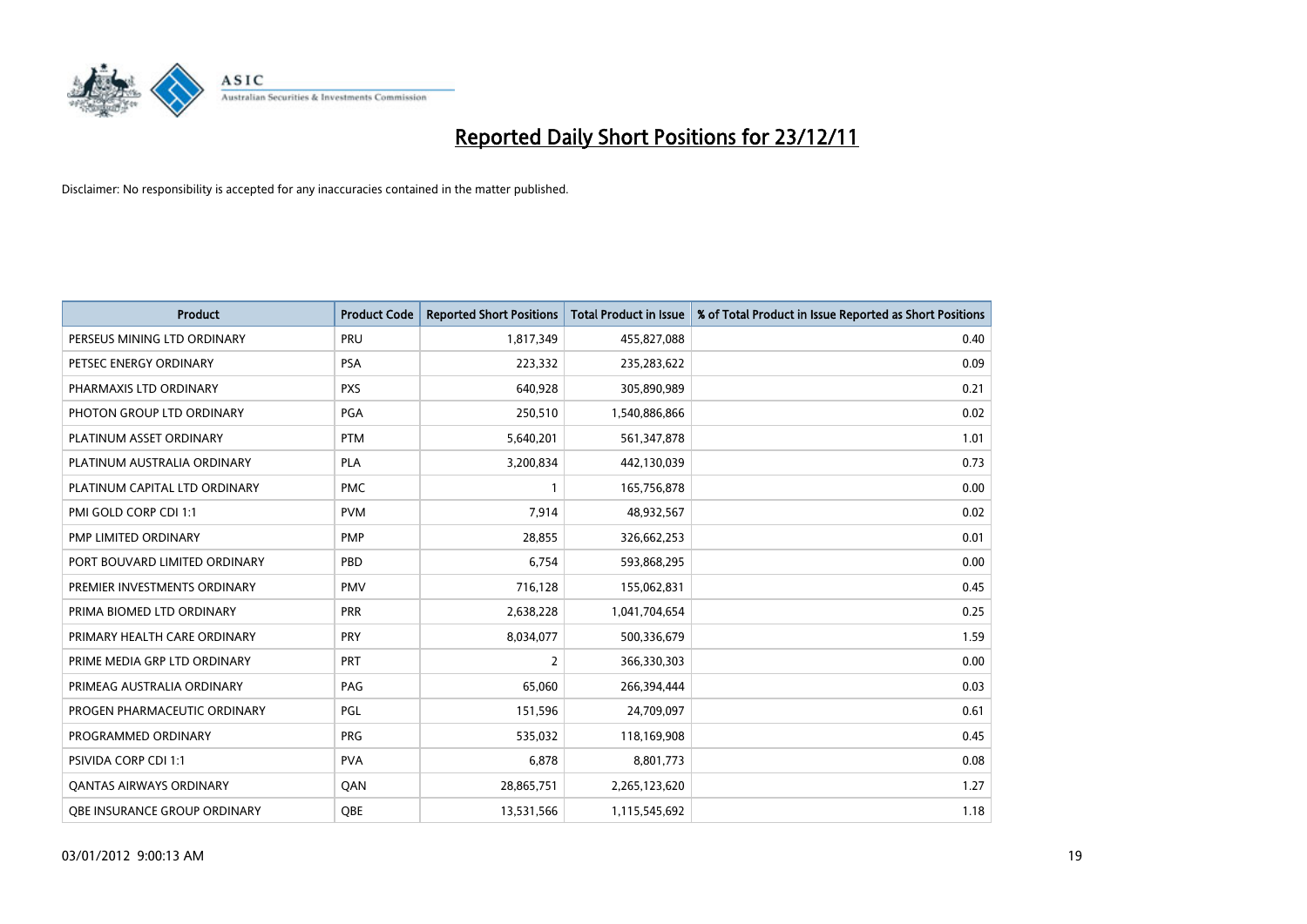

| <b>Product</b>                      | <b>Product Code</b> | <b>Reported Short Positions</b> | <b>Total Product in Issue</b> | % of Total Product in Issue Reported as Short Positions |
|-------------------------------------|---------------------|---------------------------------|-------------------------------|---------------------------------------------------------|
| OR NATIONAL LIMITED ORDINARY        | <b>ORN</b>          | 25,530,371                      | 2,440,000,000                 | 1.04                                                    |
| ORXPHARMA LTD ORDINARY              | <b>QRX</b>          | 495,416                         | 144,244,857                   | 0.34                                                    |
| <b>QUBE LOGISTICS HLDG ORDINARY</b> | QUB                 | 2,067,307                       | 873,556,430                   | 0.23                                                    |
| RAMELIUS RESOURCES ORDINARY         | <b>RMS</b>          | 1,729,719                       | 335,775,519                   | 0.52                                                    |
| RAMSAY HEALTH CARE ORDINARY         | <b>RHC</b>          | 1,693,952                       | 202,081,252                   | 0.81                                                    |
| <b>RCR TOMLINSON ORDINARY</b>       | <b>RCR</b>          | 69,867                          | 133,601,005                   | 0.05                                                    |
| <b>REA GROUP ORDINARY</b>           | <b>REA</b>          | 163,790                         | 131,714,699                   | 0.11                                                    |
| RECKON LIMITED ORDINARY             | <b>RKN</b>          | 820,676                         | 132,839,672                   | 0.61                                                    |
| <b>RED 5 LIMITED ORDINARY</b>       | <b>RED</b>          | 10,994                          | 128,412,536                   | 0.01                                                    |
| <b>RED FORK ENERGY ORDINARY</b>     | <b>RFE</b>          | 257,696                         | 310,229,853                   | 0.08                                                    |
| REDBANK ENERGY LTD ORDINARY         | AEI                 | 19                              | 786,287                       | 0.00                                                    |
| REED RESOURCES LTD ORDINARY         | <b>RDR</b>          | 468,913                         | 264,742,501                   | 0.18                                                    |
| REGIS RESOURCES ORDINARY            | <b>RRL</b>          | 1,264,892                       | 438,664,248                   | 0.29                                                    |
| RESMED INC CDI 10:1                 | <b>RMD</b>          | 4,111,392                       | 1,556,242,300                 | 0.25                                                    |
| <b>RESOLUTE MINING ORDINARY</b>     | <b>RSG</b>          | 2,828,825                       | 485,386,106                   | 0.57                                                    |
| RESOURCE GENERATION ORDINARY        | <b>RES</b>          | 192,033                         | 262,895,652                   | 0.07                                                    |
| RETAIL FOOD GROUP ORDINARY          | <b>RFG</b>          | 5,916                           | 108,229,282                   | 0.01                                                    |
| REVERSE CORP LIMITED ORDINARY       | <b>REF</b>          | 125,041                         | 92,382,175                    | 0.14                                                    |
| REX MINERALS LIMITED ORDINARY       | <b>RXM</b>          | 1,146,699                       | 153,635,519                   | 0.74                                                    |
| RHG LIMITED ORDINARY                | <b>RHG</b>          | 31,776                          | 308,483,177                   | 0.01                                                    |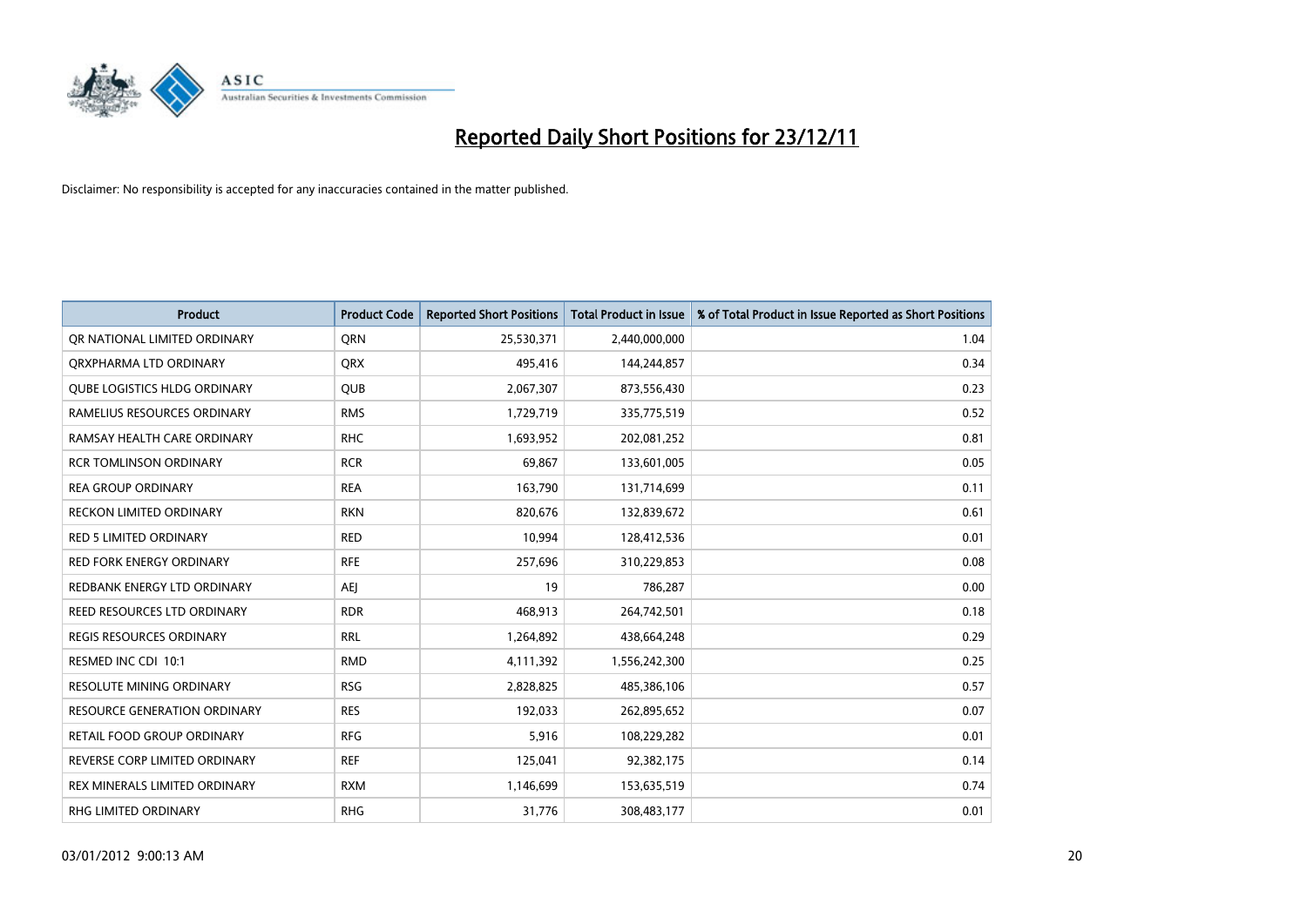

| <b>Product</b>                        | <b>Product Code</b> | <b>Reported Short Positions</b> | <b>Total Product in Issue</b> | % of Total Product in Issue Reported as Short Positions |
|---------------------------------------|---------------------|---------------------------------|-------------------------------|---------------------------------------------------------|
| <b>RIALTO ENERGY ORDINARY</b>         | <b>RIA</b>          | 91,691                          | 375,006,264                   | 0.02                                                    |
| RIO TINTO LIMITED ORDINARY            | <b>RIO</b>          | 26,187,835                      | 435,758,720                   | 5.97                                                    |
| <b>RIVERCITY MOTORWAY STAPLED</b>     | <b>RCY</b>          | 132,000                         | 957,010,115                   | 0.01                                                    |
| ROC OIL COMPANY ORDINARY              | <b>ROC</b>          | 2,369,222                       | 682,506,352                   | 0.34                                                    |
| ROYAL WOLF HOLDINGS ORDINARY          | <b>RWH</b>          | 82,000                          | 100,387,052                   | 0.08                                                    |
| SAI GLOBAL LIMITED ORDINARY           | SAI                 | 1,591,500                       | 202,263,251                   | 0.79                                                    |
| SALMAT LIMITED ORDINARY               | <b>SLM</b>          | 460,888                         | 159,802,174                   | 0.28                                                    |
| SAMSON OIL & GAS LTD ORDINARY         | SSN                 | 355,896                         | 1,750,545,720                 | 0.01                                                    |
| SANDFIRE RESOURCES ORDINARY           | <b>SFR</b>          | 1,032,474                       | 150,946,635                   | 0.68                                                    |
| <b>SANTOS LTD ORDINARY</b>            | <b>STO</b>          | 9,672,947                       | 941,902,510                   | 1.02                                                    |
| SARACEN MINERAL ORDINARY              | SAR                 | 3,669,377                       | 593,993,240                   | 0.61                                                    |
| SEDGMAN LIMITED ORDINARY              | <b>SDM</b>          | 330,583                         | 212,215,619                   | 0.15                                                    |
| SEEK LIMITED ORDINARY                 | <b>SEK</b>          | 14,982,916                      | 337,101,307                   | 4.43                                                    |
| SELECT HARVESTS ORDINARY              | SHV                 | 32,635                          | 56,392,664                    | 0.06                                                    |
| SENETAS CORPORATION ORDINARY          | <b>SEN</b>          | 756,999                         | 463,105,195                   | 0.16                                                    |
| SENEX ENERGY LIMITED ORDINARY         | SXY                 | 400,000                         | 918,467,416                   | 0.04                                                    |
| SERVCORP LIMITED ORDINARY             | SRV                 | 26,183                          | 98,440,807                    | 0.03                                                    |
| SERVICE STREAM ORDINARY               | <b>SSM</b>          | 344,663                         | 283,418,867                   | 0.12                                                    |
| SEVEN GROUP HOLDINGS CONV. RED. PREF. | <b>SVWPA</b>        | 86,051                          | 4,963,640                     | 1.73                                                    |
| SEVEN GROUP HOLDINGS ORDINARY         | <b>SVW</b>          | 768,082                         | 306,410,281                   | 0.25                                                    |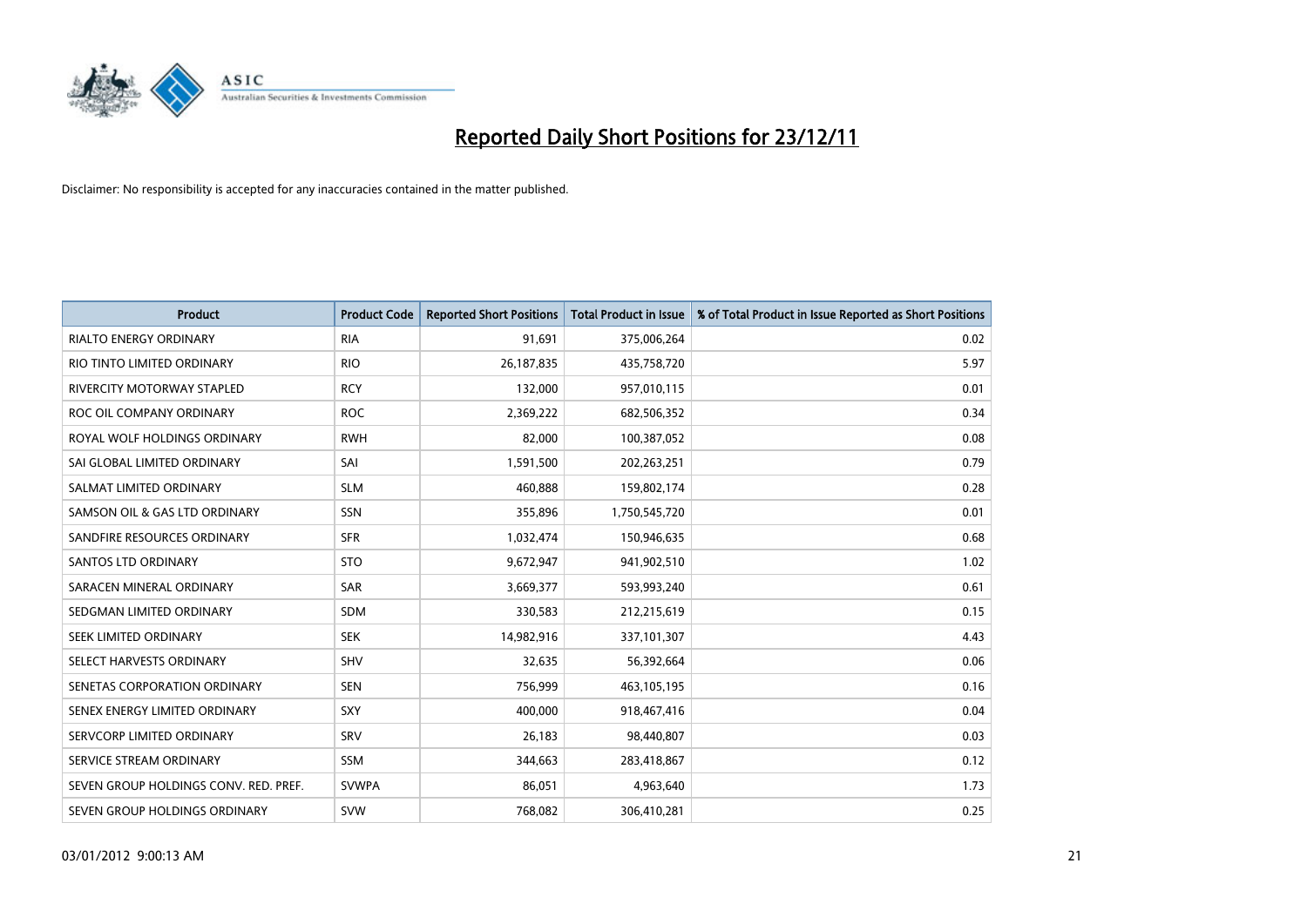

| <b>Product</b>                           | <b>Product Code</b> | <b>Reported Short Positions</b> | <b>Total Product in Issue</b> | % of Total Product in Issue Reported as Short Positions |
|------------------------------------------|---------------------|---------------------------------|-------------------------------|---------------------------------------------------------|
| SEVEN WEST MEDIA LTD ORDINARY            | <b>SWM</b>          | 1,898,246                       | 645,719,542                   | 0.27                                                    |
| SIGMA PHARMACEUTICAL ORDINARY            | <b>SIP</b>          | 12,876,628                      | 1,178,626,572                 | 1.09                                                    |
| <b>SILEX SYSTEMS ORDINARY</b>            | <b>SLX</b>          | 518,237                         | 170,133,997                   | 0.31                                                    |
| SILVER LAKE RESOURCE ORDINARY            | <b>SLR</b>          | 167,632                         | 220,264,063                   | 0.08                                                    |
| SIMS METAL MGMT LTD ORDINARY             | SGM                 | 3,358,296                       | 206,338,686                   | 1.62                                                    |
| SINGAPORE TELECOMM. CHESS DEPOSITARY INT | <b>SGT</b>          | 5,069,522                       | 190,439,807                   | 2.65                                                    |
| SIRIUS RESOURCES NL ORDINARY             | <b>SIR</b>          | 82,500                          | 137,134,586                   | 0.06                                                    |
| SKILLED GROUP LTD ORDINARY               | <b>SKE</b>          | 39,574                          | 233,403,776                   | 0.01                                                    |
| SKY CITY ENTERTAIN, ORDINARY             | <b>SKC</b>          | 9,856                           | 576,958,340                   | 0.00                                                    |
| SMS MANAGEMENT, ORDINARY                 | <b>SMX</b>          | 201,782                         | 68,290,180                    | 0.29                                                    |
| SONIC HEALTHCARE ORDINARY                | <b>SHL</b>          | 5,227,452                       | 389,969,875                   | 1.33                                                    |
| SOUTH BOULDER MINES ORDINARY             | <b>STB</b>          | 79,577                          | 91,585,688                    | 0.08                                                    |
| SP AUSNET STAPLED SECURITIES             | <b>SPN</b>          | 2,133,189                       | 2,896,219,682                 | 0.07                                                    |
| SPARK INFRASTRUCTURE STAPLED NOTE & UNIT | SKI                 | 16,200,601                      | 1,326,734,264                 | 1.20                                                    |
| SPDR 200 FUND ETF UNITS                  | <b>STW</b>          | 8                               | 51,878,556                    | 0.00                                                    |
| SPECIALTY FASHION ORDINARY               | <b>SFH</b>          | 695,984                         | 192,086,121                   | 0.36                                                    |
| SPOTLESS GROUP LTD ORDINARY              | <b>SPT</b>          | 1,048,777                       | 265,454,407                   | 0.39                                                    |
| ST BARBARA LIMITED ORDINARY              | <b>SBM</b>          | 6,451,059                       | 325,615,389                   | 2.00                                                    |
| STANMORE COAL LTD ORDINARY               | <b>SMR</b>          | 17,231                          | 146,373,973                   | 0.01                                                    |
| STARPHARMA HOLDINGS ORDINARY             | SPL                 | 1,485,447                       | 280,595,325                   | 0.51                                                    |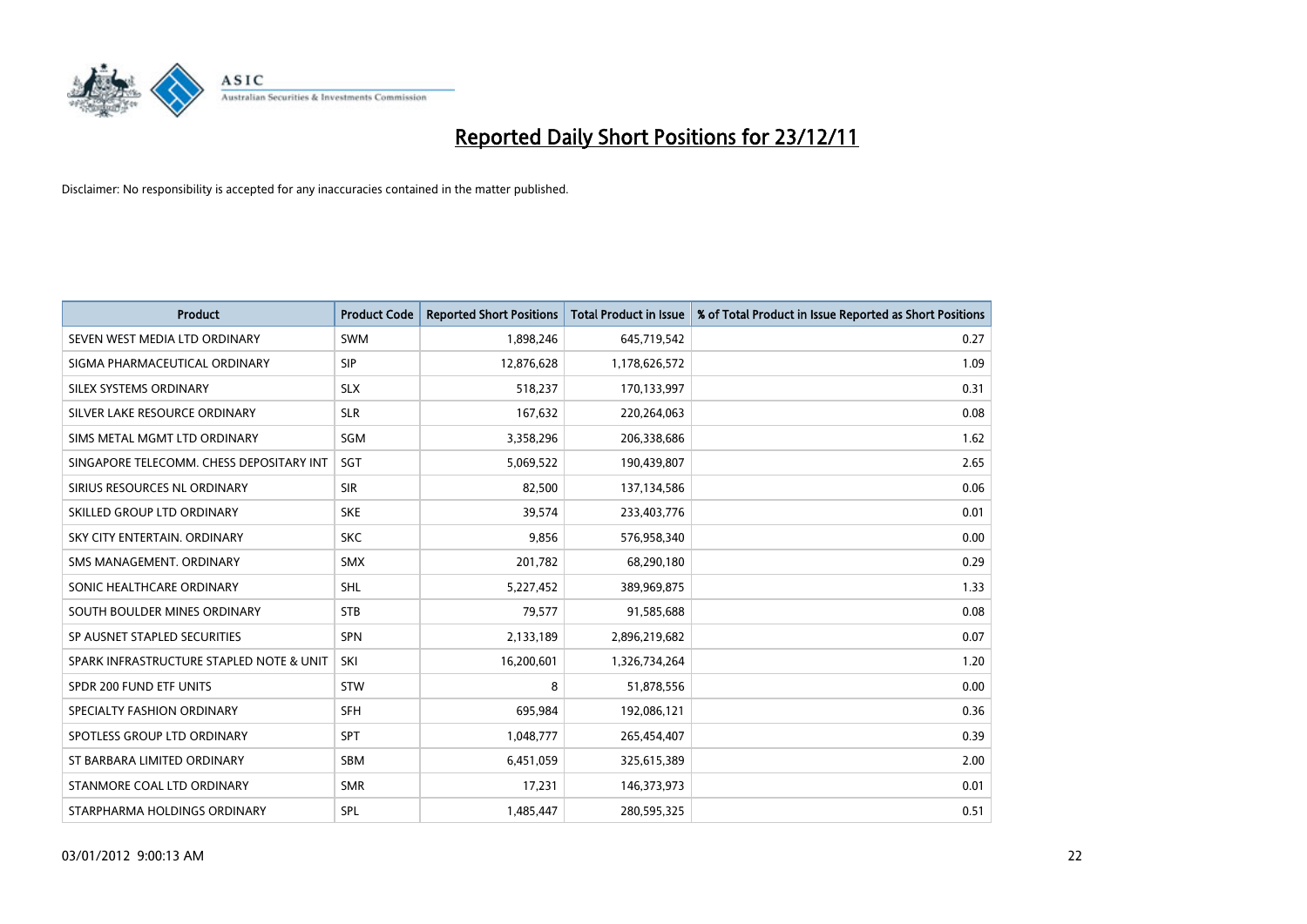

| <b>Product</b>                       | <b>Product Code</b> | <b>Reported Short Positions</b> | <b>Total Product in Issue</b> | % of Total Product in Issue Reported as Short Positions |
|--------------------------------------|---------------------|---------------------------------|-------------------------------|---------------------------------------------------------|
| STH AMERICAN COR LTD ORDINARY        | SAY                 | 9,200                           | 257,785,604                   | 0.00                                                    |
| STHN CROSS MEDIA ORDINARY            | <b>SXL</b>          | 2,865,976                       | 705,766,444                   | 0.42                                                    |
| STOCKLAND UNITS/ORD STAPLED          | <b>SGP</b>          | 46,688,508                      | 2,316,449,153                 | 2.01                                                    |
| STRAITS RES LTD. ORDINARY            | SRO                 | 494,059                         | 324,796,141                   | 0.15                                                    |
| <b>STW COMMUNICATIONS ORDINARY</b>   | SGN                 | 284,378                         | 363,403,799                   | 0.07                                                    |
| SUNCORP GROUP LTD ORDINARY           | <b>SUN</b>          | 9,799,296                       | 1,286,600,980                 | 0.75                                                    |
| SUNDANCE ENERGY ORDINARY             | <b>SEA</b>          | 167,138                         | 277,098,474                   | 0.06                                                    |
| SUNDANCE RESOURCES ORDINARY          | <b>SDL</b>          | 4,654,426                       | 2,918,672,169                 | 0.15                                                    |
| SUNLAND GROUP LTD ORDINARY           | <b>SDG</b>          | 26,203                          | 201,578,526                   | 0.01                                                    |
| SUPER RET REP LTD ORDINARY           | <b>SUL</b>          | 1,309,011                       | 194,754,593                   | 0.67                                                    |
| <b>SWICK MINING ORDINARY</b>         | <b>SWK</b>          | 1,548                           | 237,024,970                   | 0.00                                                    |
| SYD AIRPORT STAPLED US PROHIBIT.     | <b>SYD</b>          | 4,030,332                       | 1,861,210,782                 | 0.20                                                    |
| SYMEX HOLDINGS ORDINARY              | <b>SYM</b>          | 6,633                           | 191,593,493                   | 0.00                                                    |
| <b>TABCORP HOLDINGS LTD ORDINARY</b> | <b>TAH</b>          | 3,444,985                       | 712,805,880                   | 0.48                                                    |
| <b>TALENT2 INTERNATION ORDINARY</b>  | <b>TWO</b>          | 4,305                           | 147,403,701                   | 0.00                                                    |
| TANAMI GOLD NL ORDINARY              | <b>TAM</b>          | 150,121                         | 260,997,677                   | 0.06                                                    |
| TAP OIL LIMITED ORDINARY             | <b>TAP</b>          | 3,073,438                       | 240,995,311                   | 1.29                                                    |
| TASSAL GROUP LIMITED ORDINARY        | <b>TGR</b>          | 42,761                          | 146,304,404                   | 0.02                                                    |
| <b>TATTS GROUP LTD ORDINARY</b>      | <b>TTS</b>          | 12,415,564                      | 1,340,758,701                 | 0.91                                                    |
| TELECOM CORPORATION ORDINARY         | <b>TEL</b>          | 11,267,705                      | 1,925,409,580                 | 0.56                                                    |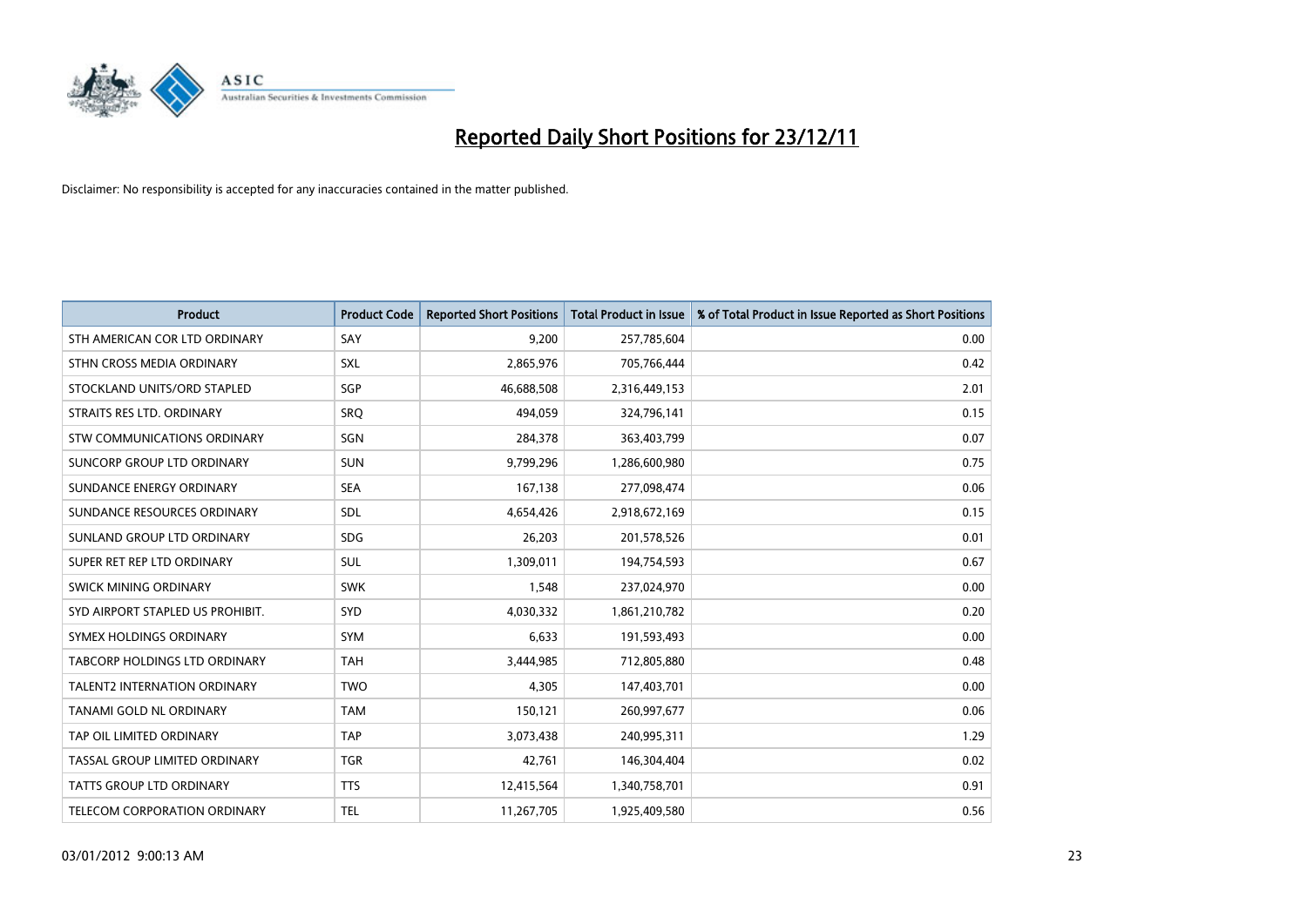

| <b>Product</b>                       | <b>Product Code</b> | <b>Reported Short Positions</b> | <b>Total Product in Issue</b> | % of Total Product in Issue Reported as Short Positions |
|--------------------------------------|---------------------|---------------------------------|-------------------------------|---------------------------------------------------------|
| TELSTRA CORPORATION, ORDINARY        | <b>TLS</b>          | 54,591,456                      | 12,443,074,357                | 0.43                                                    |
| TEN NETWORK HOLDINGS ORDINARY        | <b>TEN</b>          | 50,295,601                      | 1,045,236,720                 | 4.84                                                    |
| TERANGA GOLD CORP CDI 1:1            | <b>TGZ</b>          | 99,307                          | 156,228,063                   | 0.05                                                    |
| TEXON PETROLEUM LTD ORDINARY         | <b>TXN</b>          | 29,313                          | 242,539,848                   | 0.01                                                    |
| TFS CORPORATION LTD ORDINARY         | <b>TFC</b>          | 92,787                          | 279,621,829                   | 0.03                                                    |
| THAKRAL HOLDINGS GRP ORDINARY/UNIT   | <b>THG</b>          | $\overline{2}$                  | 585,365,014                   | 0.00                                                    |
| THE REJECT SHOP ORDINARY             | <b>TRS</b>          | 1,605,118                       | 26,071,170                    | 6.15                                                    |
| THOR MINING PLC CHESS DEPOSITARY 1:1 | <b>THR</b>          | 2,307                           | 222,489,120                   | 0.00                                                    |
| THORN GROUP LIMITED ORDINARY         | <b>TGA</b>          | 51,485                          | 146,091,970                   | 0.02                                                    |
| <b>TIGER RESOURCES ORDINARY</b>      | <b>TGS</b>          | 1,194,628                       | 671,110,549                   | 0.16                                                    |
| <b>TISHMAN SPEYER UNITS</b>          | <b>TSO</b>          | 41,524                          | 338,440,904                   | 0.01                                                    |
| TNG LIMITED ORDINARY                 | <b>TNG</b>          | 4,321                           | 284,803,062                   | 0.00                                                    |
| TOLL HOLDINGS LTD ORDINARY           | <b>TOL</b>          | 21,502,325                      | 717,133,875                   | 2.98                                                    |
| TORO ENERGY LIMITED ORDINARY         | <b>TOE</b>          | 35,404                          | 975,436,676                   | 0.00                                                    |
| <b>TOWER LIMITED ORDINARY</b>        | <b>TWR</b>          | 689,519                         | 265,176,580                   | 0.26                                                    |
| TOX FREE SOLUTIONS ORDINARY          | <b>TOX</b>          | 16,801                          | 111,130,608                   | 0.01                                                    |
| TPG TELECOM LIMITED ORDINARY         | <b>TPM</b>          | 3,344,657                       | 793,808,141                   | 0.41                                                    |
| TRADE ME GROUP ORDINARY              | <b>TME</b>          | 827,000                         | 395,745,510                   | 0.21                                                    |
| TRANSFIELD SERVICES ORDINARY         | <b>TSE</b>          | 3,554,726                       | 546,763,410                   | 0.64                                                    |
| TRANSPACIFIC INDUST. ORDINARY        | <b>TPI</b>          | 10,304,182                      | 1,578,209,025                 | 0.65                                                    |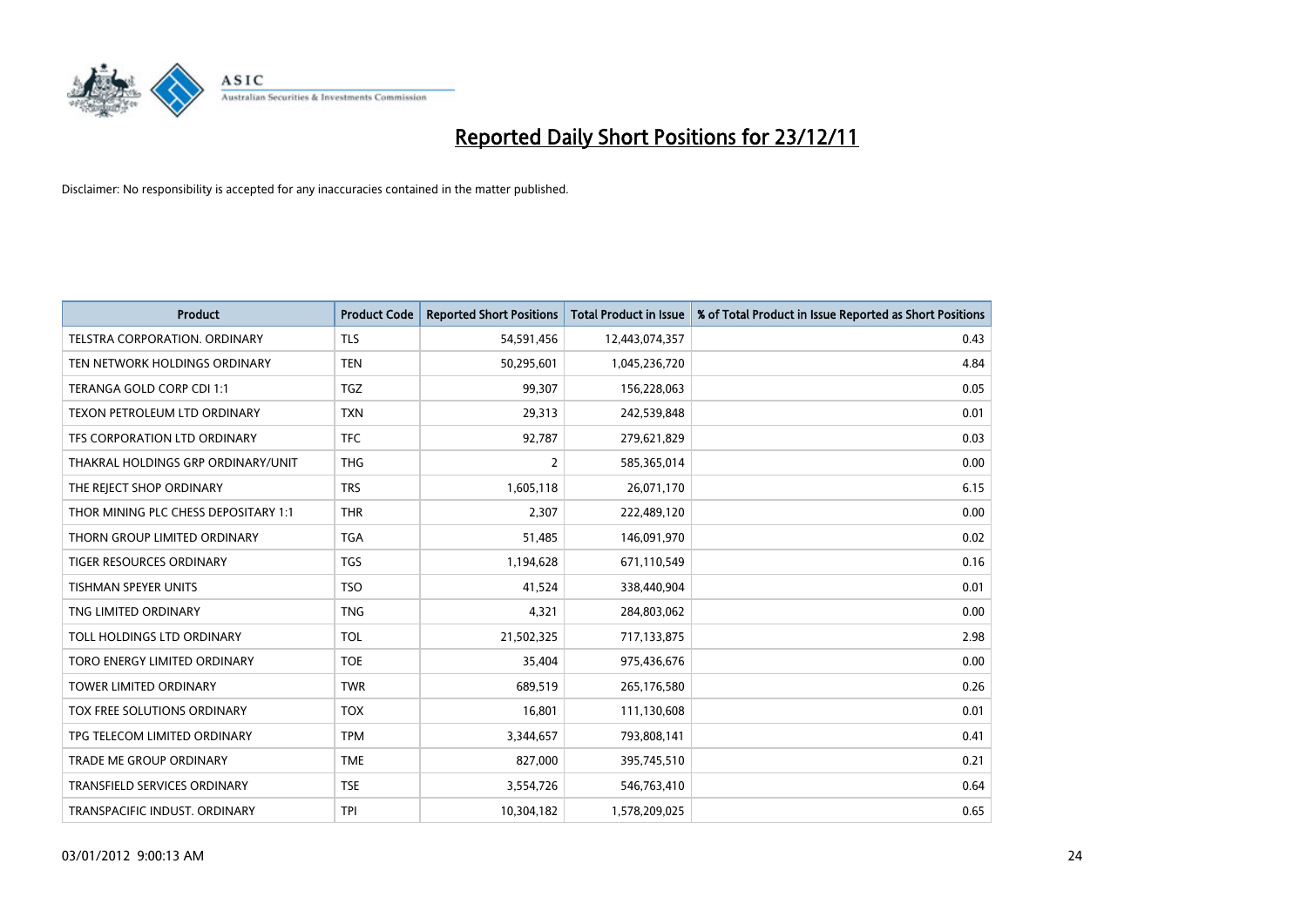

| <b>Product</b>                          | <b>Product Code</b> | <b>Reported Short Positions</b> | <b>Total Product in Issue</b> | % of Total Product in Issue Reported as Short Positions |
|-----------------------------------------|---------------------|---------------------------------|-------------------------------|---------------------------------------------------------|
| TRANSURBAN GROUP TRIPLE STAPLED SEC.    | <b>TCL</b>          | 18,199,835                      | 1,451,447,154                 | 1.25                                                    |
| TREASURY WINE ESTATE ORDINARY           | <b>TWE</b>          | 12,274,306                      | 647,227,144                   | 1.89                                                    |
| <b>TRINITY GROUP STAPLED SECURITIES</b> | <b>TCQ</b>          | 3,419                           | 193,235,631                   | 0.00                                                    |
| TROY RESOURCES NL ORDINARY              | <b>TRY</b>          | 51,964                          | 88,608,823                    | 0.05                                                    |
| <b>UGL LIMITED ORDINARY</b>             | UGL                 | 3,784,703                       | 166,047,171                   | 2.26                                                    |
| UNILIFE CORPORATION CDI 6:1             | <b>UNS</b>          | 24,981                          | 261,003,756                   | 0.01                                                    |
| <b>VDM GROUP LIMITED ORDINARY</b>       | <b>VMG</b>          | 377,028                         | 932,485,103                   | 0.04                                                    |
| <b>VENTNOR RES LTD ORDINARY</b>         | <b>VRX</b>          | 3,511                           | 43,310,087                    | 0.01                                                    |
| <b>VENTURE MINERALS ORDINARY</b>        | <b>VMS</b>          | 400,524                         | 221,093,592                   | 0.17                                                    |
| <b>VIEW RESOURCES LTD ORDINARY</b>      | <b>VRE</b>          | 1,760                           | 881,953,670                   | 0.00                                                    |
| <b>VILLAGE ROADSHOW LTD ORDINARY</b>    | <b>VRL</b>          | 500                             | 151,509,841                   | 0.00                                                    |
| <b>VIRGIN AUS HLDG LTD ORDINARY</b>     | VAH                 | 21,916,119                      | 2,210,197,600                 | 0.99                                                    |
| <b>VITA GROUP LTD ORDINARY</b>          | <b>VTG</b>          | 75,190                          | 142,499,800                   | 0.05                                                    |
| VITERRA INC CDI 1:1                     | <b>VTA</b>          | 3,828                           | 68,629,939                    | 0.01                                                    |
| <b>WATPAC LIMITED ORDINARY</b>          | <b>WTP</b>          | 16,461                          | 185,160,973                   | 0.00                                                    |
| <b>WDS LIMITED ORDINARY</b>             | <b>WDS</b>          | 701                             | 144,740,614                   | 0.00                                                    |
| WEBIET LIMITED ORDINARY                 | <b>WEB</b>          | 33,683                          | 73,180,426                    | 0.05                                                    |
| <b>WESFARMERS LIMITED ORDINARY</b>      | <b>WES</b>          | 27,653,396                      | 1,005,896,289                 | 2.75                                                    |
| WESFARMERS LIMITED PARTIALLY PROTECTED  | <b>WESN</b>         | 74,738                          | 151,175,873                   | 0.05                                                    |
| WESTERN AREAS NL ORDINARY               | <b>WSA</b>          | 9,739,288                       | 179,735,899                   | 5.42                                                    |